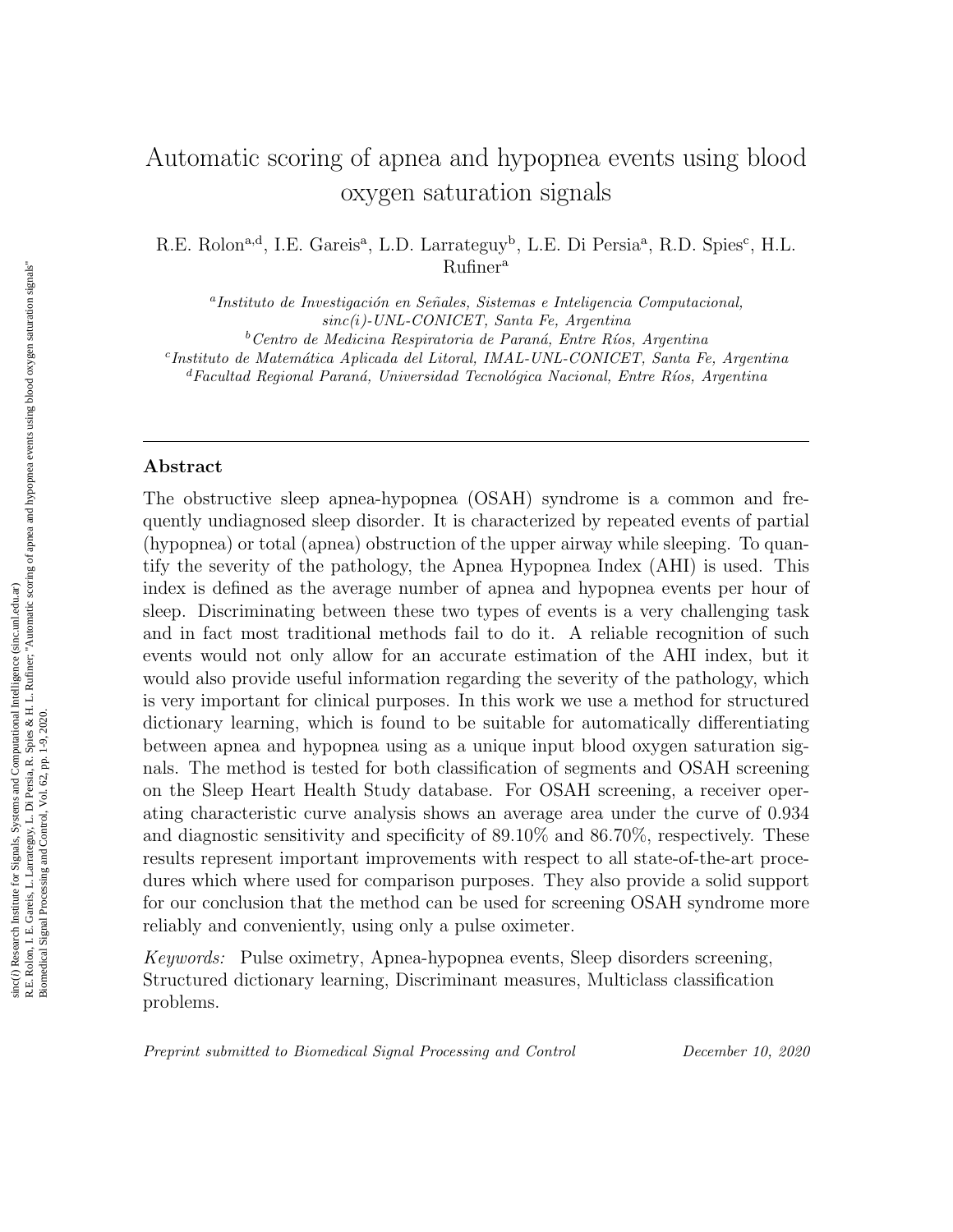## 1. Introduction

 Pulse oximetry, being a cheap and non-invasive technique, has become a promis- ing supporting tool for the diagnosis of sleep disorders [1, 2, 3]. Sleep disorders comprise several types of medical conditions. The most common one of them is the Obstructive Sleep Apnea Hypopnea (OSAH) syndrome, which is caused by frequent breathing pauses due to partial (hypopnea) or total (apnea) blockage of the upper airway during sleeping, which lead to several physiological changes such as blood oxygen desaturation [4, 5]. To establish the severity of this pathology, the apnea- hypopnea index (AHI) is commonly used. This index is defined as the number of apnea-hypopnea events per hour of sleep or record according to whether it refers to a complete study or a simplified one, respectively (more on this later). Most screening methods do not discriminate between apnea and hypopnea events since it  $_{13}$  is not strictly required for computing the AHI index [2]. However, a reliable recogni- tion of individual apnea and hypopnea events would not only allow for an accurate estimation of the AHI index, but it would also supply valuable information regard- ing the severity of the OSAH syndrome, which is very important for clinical and decision-making purposes [6]. Nevertheless, automatically detecting and differenti- ating between those two events is a very challenging task, specially when the problem <sup>19</sup> is addressed using a unique signal as input, such as the pulse oximetry  $(SaO<sub>2</sub>)$ .

 Achieving a good AHI estimation using recordings of just a few signals is a difficult problem that requires of precise ad-hoc evaluation tools for the clinical screening of OSAH syndrome [7]. In the past decade much interest in the development of portable devices using at most two sensors for OSAH screening has been observed (e.g. [8, 9,  $_{24}$  10, 11). In particular, the authors in [9] present a detailed review of existing methods that use only pulse oximetry signals for automatically classifying patients having OSAH syndrome. It is important to highlight however that all methods mentioned in that review address only the detection of the pathology and do not recognize nor classify small segments of oximetry signals as normal breathing, apnea or hypopnea events. In that way, up to our knowledge, the problem of individually classifying 30 abnormal respiratory events using only  $SaO<sub>2</sub>$  signals in a multiclass scenario has never been explored before. Therefore, properly identifying hypopneas which were not detected by other approaches may add value in the diagnosis and treatment of the patients.

 There are methods for binary classification (existence or nonexistence of abnormal respiratory events) of  $SaO<sub>2</sub>$  signals from which the AHI index can be estimated  $\mathbb{Z}_2$  [2, 3, 12, 13]. In particular, the articles [12] and [13] make use of the so called Oxygen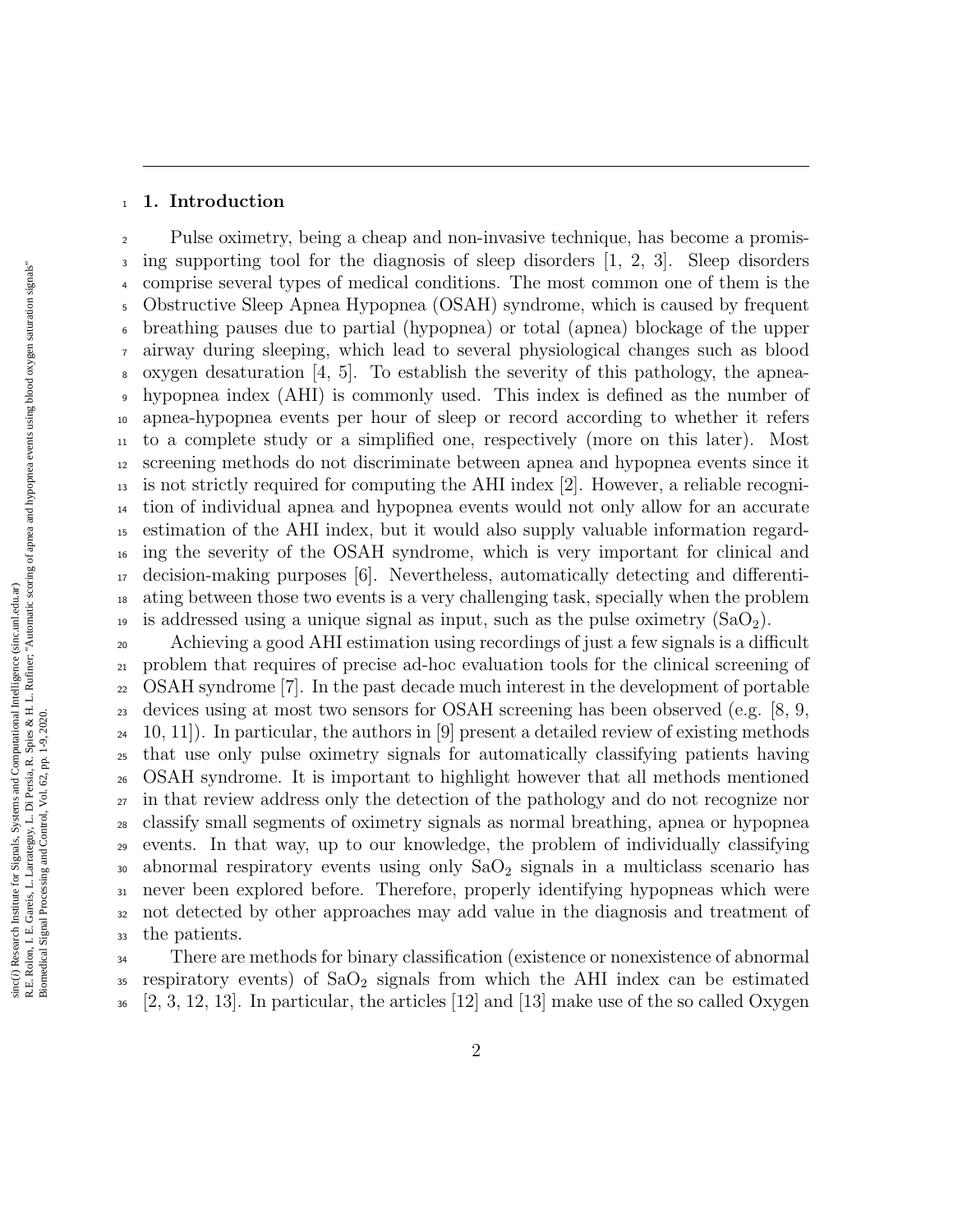R.E. Rolon, I. E. Gareis, L. Larrateguy, L. Di Persia, R. Spies & H. L. Rufiner; "Automatic scoring of apnea and hypopnea events using blood oxygen saturation signals" R.E. Rolon, I. E. Gareis, L. Larrateguy, L. Di Persia, R. Spies & H. L. Rufiner; "Automatic scoring of apnea and hypopnea events using blood oxygen saturation signals sinc(i) Research Institute for Signals, Systems and Computational Intelligence (sinc.unl.edu.ar) sinc(*i*) Research Institute for Signals, Systems and Computational Intelligence (sinc.unl.edu.ar) Biomedical Signal Processing and Control, Vol. 62, pp. 1-9, 2020 Biomedical Signal Processing and Control, Vol. 62, pp. 1-9, 2020.

Desaturation Index (ODI) defined as the number of times that the  $SaO<sub>2</sub>$  signal falls  $\frac{1}{2}$ below a prescribed percentage of signal saturation regarding a baseline level per hour 2 of study. It is timely to point out however that although the concept of "baseline <sup>3</sup> level" is somewhat intuitive, there is yet no consensus about its formal definition, <sup>4</sup> and different authors have adopted different ones [12, 13]. In [12], for instance, the baseline level was defined as the desaturation mean of the previous minute, while 6 a completely different approach was followed in  $|13|$  where it was computed using  $\tau$ a moving time average. In [2], the authors present a method for detecting blood  $\bullet$ oxygen desaturations using specific waves (or modes) coming from empirical mode <sup>9</sup> decompositions of  $SaO<sub>2</sub>$  signals. In that work, the desaturations are identified by 10 making use of a few thresholds and a set of simple rules which lead to the detection  $\frac{11}{11}$ of the sleep apnea-hypopnea syndrome. Finally, in  $[3]$ , we introduced a different  $\frac{12}{2}$ approach based on sparse representations of  $SaO<sub>2</sub>$  signals. In that work, the AHI  $_{13}$ index is directly estimated without computing the ODI index, as the average number <sup>14</sup> of abnormal respiratory events per hour of study. <sup>15</sup>

All previously mentioned approaches are unable to distinguish between apnea 16 and hypopnea events, which is very important for having a deeper understanding  $\frac{17}{2}$ of the underlying pathology and for providing better treatments [14]. Moreover, <sup>18</sup> some of those approaches require of appropriate estimates of the baseline level, and <sup>19</sup> poor approximations of it result in errors in the quantification of the desaturations  $\infty$ of the  $SaO<sub>2</sub>$  signals. Hence, it becomes highly desirable to come up with an automatic multiclass classification method for detecting and distinguishing between <sub>22</sub> normal breathing, apnea and hypopnea events in  $SaO<sub>2</sub>$  signals. Although some previous articles have tackled this issue, to the best of our knowledge, this is first time <sup>24</sup> that the problem is addressed using only  $SaO<sub>2</sub>$  signals, which constitutes the main 25 contribution of this work  $|15, 16|$ .

The organization of this article is as follows. In Section 2, a brief description  $_{27}$ about abnormal respiratory events during sleep is presented. Dictionary learning 28 methods for sparse representation are introduced in Section 3. Section 4 contains <sup>29</sup> details on all designed experiments. Results and discussions are introduced in Section <sup>30</sup> 5 while conclusions are finally presented in Section 6.  $\frac{31}{21}$ 

#### **2.** Sleep apnea  $\frac{32}{2}$

It is well known that getting enough sleep is extremely important for maintaining 33 both mental and physical health. However, good sleeping very often becomes affected  $\frac{34}{4}$ by the presence of sleep-related breathing disorders. Poor sleep quality causes exces- <sup>35</sup> sive daytime sleepiness affecting the productivity and efficiency of people, including  $\frac{36}{100}$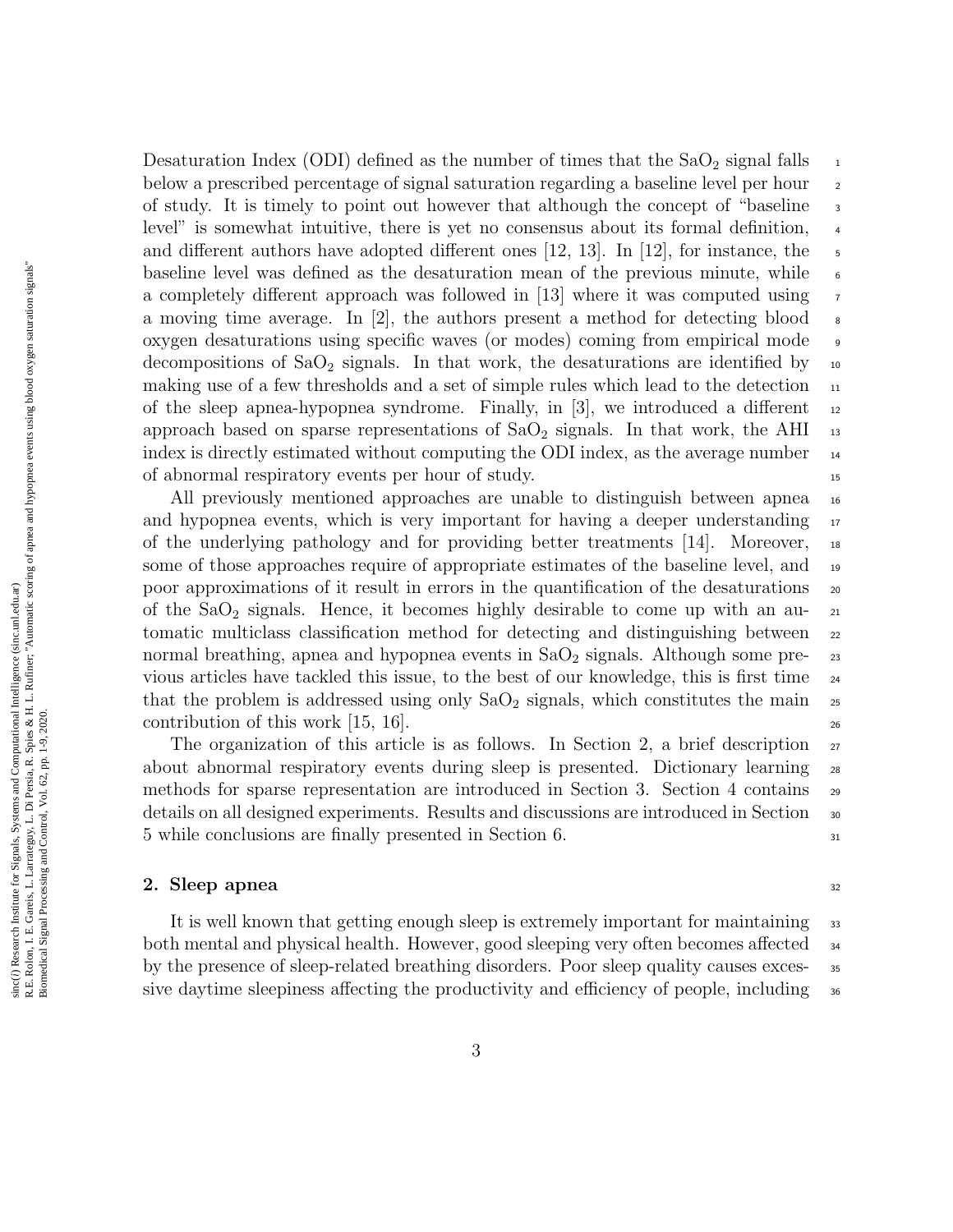their ability to think clearly, react quickly and memorize efficiently, triggering bad decisions and highly increasing the risk of having domestic, work and traffic accidents

 $3 \quad [17]$ .

 Polysomnography (PSG) is the reference study for diagnosing OSAH syndrome. This study requires of specially conditioned sleep units as well as the simultaneous recording of several biomedical signals. However the accessibility to PSG is very lim- ited mainly because PSG units are not commonly available and because the studies are both lengthy and costly, making the process of obtaining good quality signals ex- tremely complicated. In addition, a PSG study requires the attention of specialized technicians to ensure continuous time visualization and recording of all the signals being acquired. A complete PSG study consists of the simultaneous measuring of a minimum of seven physiological signals such as electroencephalography (EEG), electrooculography (EOG), electromiography (EMG), electrocardiography (ECG),  $_{14}$  airflow and SaO<sub>2</sub>. It is important to point out however that the continuous acquisi- tion of these signals highly affects the quality of sleep, making it even more difficult to achieve an accurate diagnosis. Because all those difficulties, new screening ap- proaches are always been developed. An ideal screening method can be considered as one that, on one hand leads to precise results, and on the other hand it uses as few signals as possible without degrading the quality of sleep [7].

 For the reasons described above, portable systems for assessing OSAH syndrome, that can be used outside sleep units, have been developed. In this sense other eval- uation procedures exist, such as home PSG, home Respiratory Poligraphy (RP) and other simplified procedures, to name a few. Although home PSG has the advantage of not requiring of any trained personnel, it still needs the acquisition of at least seven respiratory and sleep signals, just like a standard PSG. Nowadays, there is a home PSG which allows the classification of the different sleep stages by using a single-channel EEG. However, this procedure still requires of several signals whose appropriate acquisition affects the quality of sleep. On the other hand, home RP studies allow for the evaluation of cardiorespiratory variables without taking into account EEG, EOG and EMG signals and therefore they are unable to detect wake- fulness and to determine sleep stages [18]. Hence, even though home RP is simpler than both standard PSG and home PSG, it still needs the continuous measurement of several physiological signals, whose acquisition affects sleep quality. Finally, sim-<sup>34</sup> plified procedures make use of only one or two cardiorespiratory variables, such as 35 airflow, respiratory movements, heart rate, tracheal sound and  $SaO<sub>2</sub>$ . In particular, the SaO<sup>2</sup> signal has become a reasonable alternative for OSAH syndrome screening and it is the one that will be used in this article  $[1, 2, 3]$ .

The severity of OSAH syndrome is classified as normal, mild, moderate or severe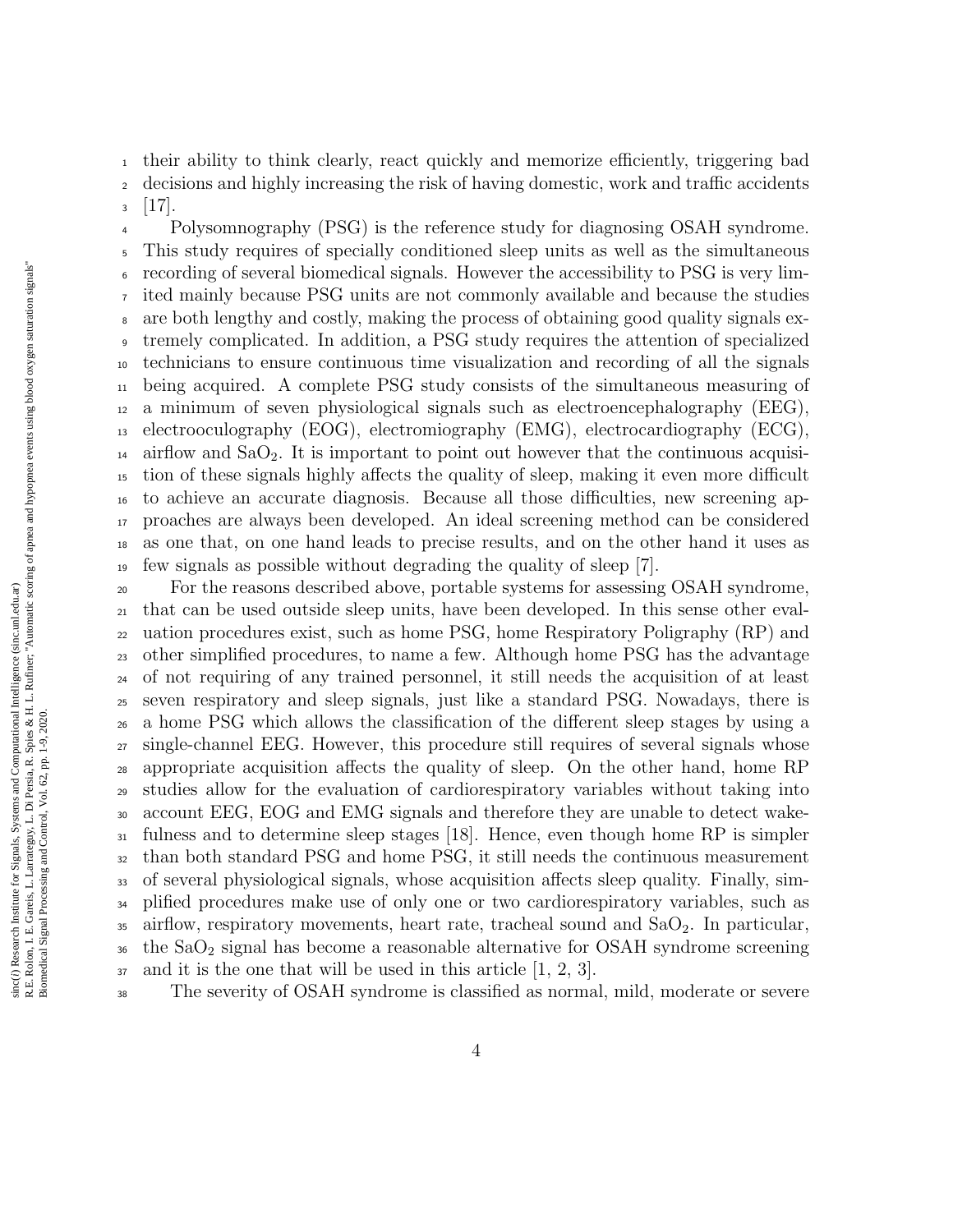

Figure 1: A small portion of an airflow signal (top), a wavelet filtered  $SaO<sub>2</sub>$  signal (middle) and labels of normal breathing and abnormal respiratory events (apnea and hypopnea) that occur during sleeping (bottom). Black dashed lines: apnea event (lower) and hypopnea event (higher). Data obtained from [19].

depending on whether the AHI values fall within the intervals  $[0, 5)$ ,  $[5, 15)$ ,  $[15, 30)$ , or [30,  $\infty$ ), respectively. It is known that towards the end of each apnea or hypopnea 2 event, a desaturation of the hemoglobin occurs. It is therefore reasonable to think  $\frac{3}{4}$ that these deasaturations contain valuable information related the particular events  $\frac{4}{4}$ of apnea and hypopnea, which are very often impossible to be recognized and dis- <sup>5</sup> tinguished by the human eye. The top and middle waveforms in Figure 1 show a 6 six-minutes portion of a typical airflow signal and the corresponding filtered  $SaO<sub>2</sub>$ signal, respectively (see Section 4.1) [3]. Black-dashed lines represent the beginning  $\frac{8}{3}$ and end of an event (apnea for the lower and hypopnea for the higher dash lines). <sup>9</sup> Also, the labels N (normal breathing), A (apnea) and H (hypopnea) are shown at  $_{10}$ the bottom. It is important to mention that these labels were introduced by medical  $\Box$ experts, after a detailed analysis of all the signals acquired during the PSG study. 12 By observing both the airflow and the  $SaO<sub>2</sub>$  signals, it can be seen that the time  $\frac{1}{13}$ frame between the reduction (or stopping) of airflow and the beginning of oxygen  $_{14}$ desaturation levels is very variable. The  $SaO<sub>2</sub>$  signal at the middle of Figure 1 shows  $\frac{15}{15}$ two gray-highlighted portions on the left, corresponding to the time intervals where  $_{16}$ desaturations produced by a hypopnea event (left) and an apnea event (right) occur. 17 As it can be observed, the minimum saturation values and the general morphology  $_{18}$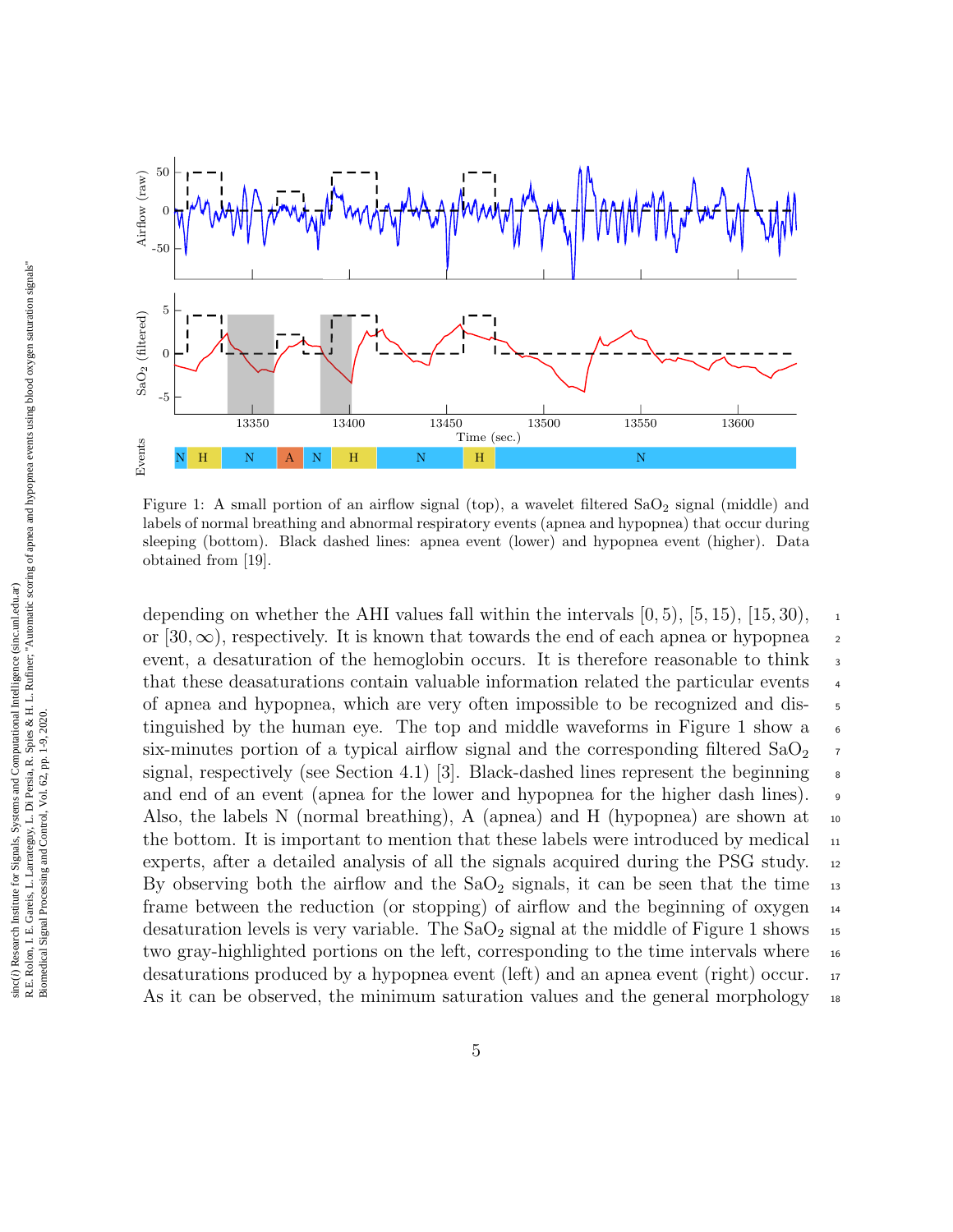

Figure 2: A representation of the class distribution after applying a mapping denoted by *Sammon* mapping, in its two most relevant attributes obtained from  $SaO<sub>2</sub>$  signals (estimated taking into account 200 examples for each class). Data obtained from [19].

 of the signal on those two intervals are very similar. Hence, it becomes evident that 2 automatic recognition of single apnea and hypopnea events from only  $SaO<sub>2</sub>$  signals is a very challenging classification problem. To further visualize the difficulty of this classification problem, a technique for dimensionality reduction called "Sammon  $\frac{1}{2}$  Mapping" was applied to low-dimensional samples of SaO<sub>2</sub> signals [20]. Figure 2 shows projections to two-dimensional attributes of signals for the classes N, H and A. It can be observed that the distribution of the different classes in the attributes space highly overlap each other. Although the distributions representing both classes normal breathing and apnea events seems to be fairly separated, the distribution of hypopnea events presents a very high dispersion leading to a great degree of overlap with them.

## <sup>12</sup> 3. Dictionary Learning for Sparse Representation

#### <sup>13</sup> 3.1. Basic methods

<sup>14</sup> The representation of signals based on a dictionary consists of finding appropriate <sup>15</sup> linear combinations of atoms in the prescribed dictionary to represent a given set <sup>16</sup> of signals. This representation problem can be divided in two sub-problems: an <sup>17</sup> inference problem and a learning problem. We proceed to describe each one of them. <sup>18</sup> For that, let  $\mathbf{x} \in \mathbb{R}^N$  be an input signal and let  $\Phi \in \mathbb{R}^{N \times M}$  (usually  $M \geq N$ ) be <sup>19</sup> a dictionary whose columns  $\boldsymbol{\phi}_j \in \mathbb{R}^N$ ,  $j = 1, 2, \cdots, M$ , are atoms that we want to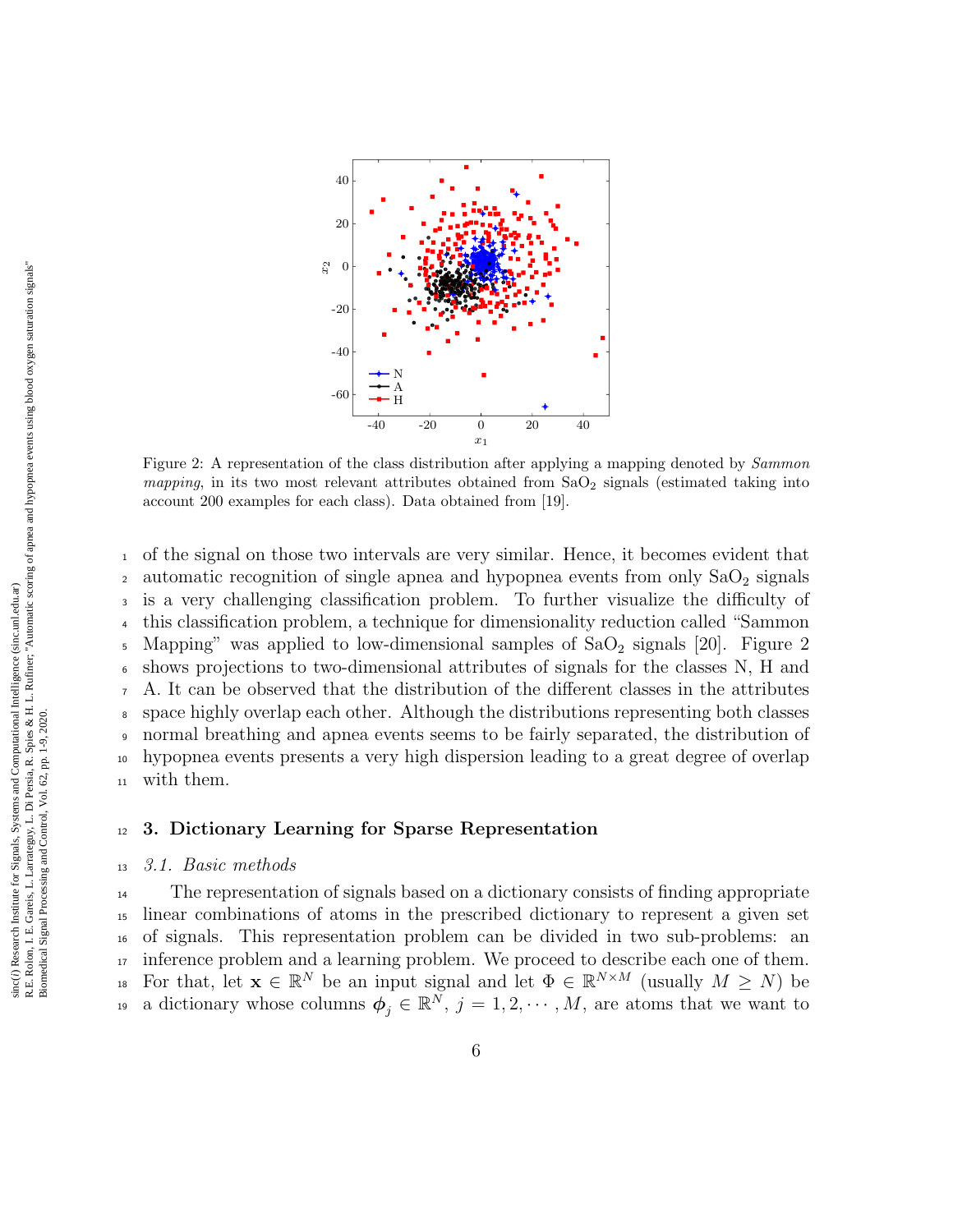use for representing **x** in the form  $\mathbf{x} \cong \Phi \mathbf{a} = \sum_{j=1}^{M} a_j \phi_j$ . Here, and in the sequel, we shall refer to the vector  $\mathbf{a} = [a_1 \ a_2 \ \cdots \ a_M]^T \in \mathbb{R}^M$  as a "representation" of **x**.

The inference problem essentially consists of finding the optimal (in a certain  $\frac{1}{3}$ sense) representation **a** of the given signal **x**. A sparse solution of this problem is a  $\rightarrow$ representation **a** with just a few non-zero components. If in a given representation  $a = 5$ certain coefficient is non-zero, then we shall refer to it as an "active" component. <sup>6</sup>

A way of obtaining a sparse representation of the signal x based on the dictionary Φ consists of solving the following problem:

$$
(P_0) \quad \mathbf{a}^* \doteq \underset{\mathbf{a} \in \mathbb{R}^M}{\text{argmin}} \left\| \mathbf{a} \right\|_0, \quad \text{subject to } \mathbf{x} = \Phi \mathbf{a},
$$

where  $||\mathbf{a}||_0$  denotes the  $l_0$  pseudo-norm, defined as the number of non-zero elements  $\tau$ of  $a$ .

Solving  $(P_0)$  is generally an NP hard problem yielding this approach highly unsuitable for most applications [21,  $\S1.8$ ]. This is so because in  $(P_0)$  we are imposing an exact representation which, in most practical cases, is neither strictly necessary nor desired. To overcome the computational burden which entails solving problem  $(P_0)$ , several relaxed versions of it have been considered. One of them consists of allowing a small representation error while imposing an upper bound on the  $l_0$  pseudo-norm, i.e. solve:

$$
(P_0^q) \quad \mathbf{a}^* \doteq \underset{\mathbf{a} \in \mathbb{R}^M}{\text{argmin}} \; ||\mathbf{x} - \Phi \mathbf{a}||_2, \quad \text{subject to } ||\mathbf{a}||_0 \leq q,
$$

where q is a prescribed integer parameter. Several approaches for solving problem  $\overline{9}$  $(P_0^q)$  $\binom{q}{0}$  were proposed [22, 23, 24]. The one most widely used is Orthogonal Matching 10 Pursuit (OMP) which consists of approximating the solution in a greedy way providing a good trade-off between computational cost and representation error [25]. <sup>12</sup> Additionally, the method ensures convergence to the projection of  $\bf{x}$  into the span of 13 the dictionary atoms [24].  $\frac{14}{14}$ 

The dictionary  $\Phi$  can be constructed either using a pre-specified group of atoms (such as those obtained through the Wavelet Packet decomposition) or by means of data-driven learning approaches. The dictionary learning problem associated to the data q, M,  $N \in \mathbb{N}$ ,  $M \geq N$  and a collection of n signals in  $\mathbb{R}^N$ ,  $\mathbf{x}_1, \dots, \mathbf{x}_n$ , can be formally written as:

$$
(DL) \quad [\Phi^*, \mathbf{a}_1^*, \cdots, \mathbf{a}_n^*] \doteq \operatorname*{argmin}_{\substack{\Phi \in \mathbb{R}^{N \times M} \\ \mathbf{a}_i \in \mathbb{R}^M, ||\mathbf{a}_i||_0 \leq q, 1 \leq i \leq n.}} \sum_{i=1}^n ||\mathbf{x}_i - \Phi \mathbf{a}_i||_2^2
$$

A solution of this problem yields on one hand a dictionary  $\Phi$  and, on the other hand, 15 representations  $\mathbf{a}_i$  for all the signals  $\mathbf{x}_1, \cdots, \mathbf{x}_n$  (in terms of such a dictionary) complying with the imposed sparsity constraint. Although several methods for solving <sup>17</sup>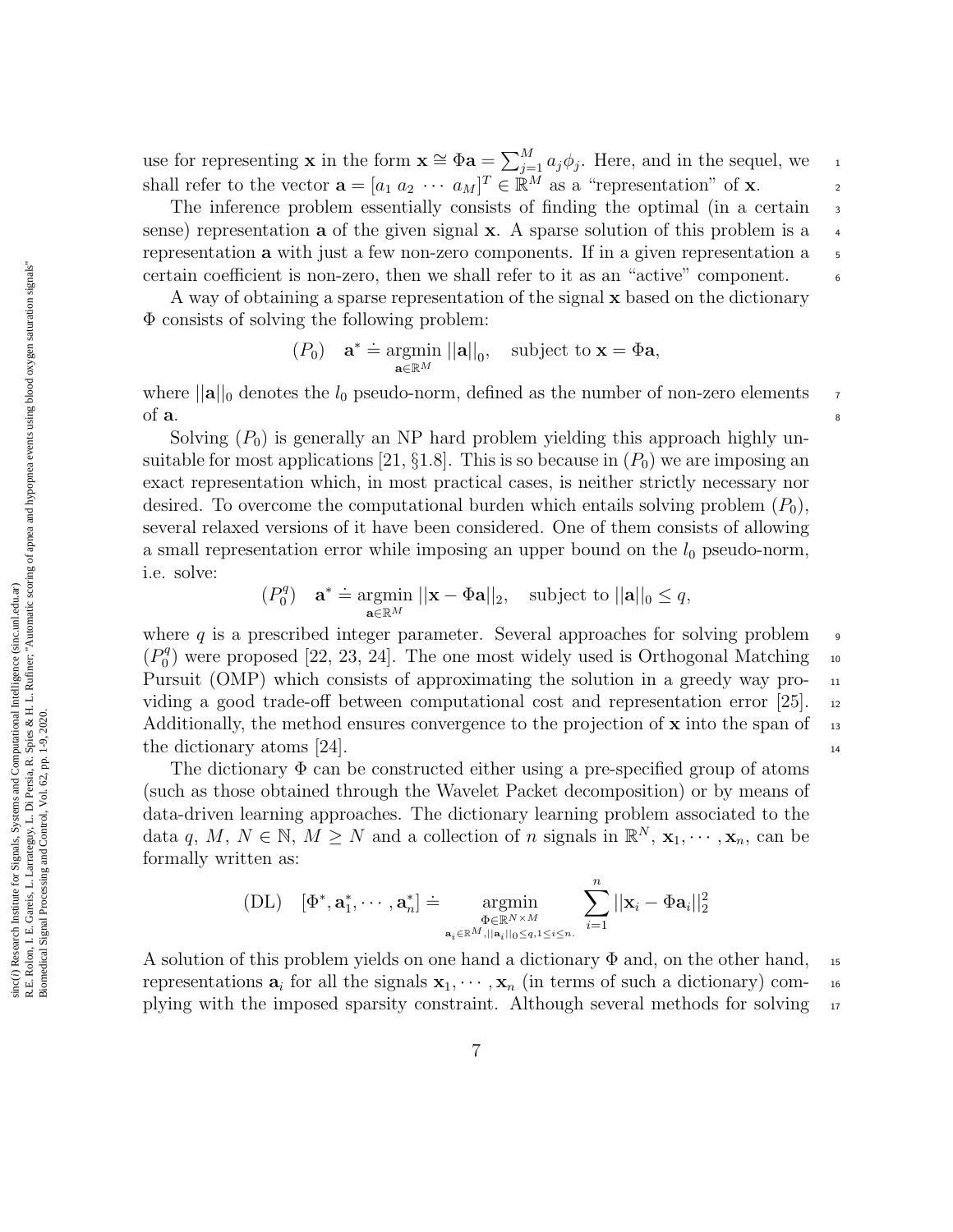(DL) exist, the most widely used is an iterative algorithm called K Singular Value Decomposition (KSVD) [26]. This approach consists of two steps: an inference step and a dictionary learning step. The OMP algorithm (for example) is used for obtain- ing the representation coefficients, which is then followed by a dictionary learning step where the atoms are updated one-at-a-time and the representation coefficients are adjusted in order to minimize the total representation error.

#### 3.2. Discriminant dictionaries

8 As mention above, a dictionary  $\Phi$  can be constructed using data-driven learning methods aimed exclusively to minimize the total representation error. However, a dictionary learned in this way quite often produces representations of signals which turn out to be unsatisfactory if the final objective is pattern recognition. This is so be- cause, as it is well known, a good representation does not necessarily guarantee good classification performance. A way to overcome this flaw consists of incorporating available prior information about class membership of the signals into the objective function in (DL) [27, 28]. In [27], for example, a discriminant version of the standard KSVD method applied to face recognition was presented. In that work, the authors included a discriminant term into the objective function of the standard KSVD al- gorithm. Results have shown that such a modification constitutes an appropriate way to learn dictionaries simultaneously complying with both desired properties: low reconstruction error and high recognition rates. In [28], a sparse-constrained optimization problem combining the objective function of the classification and the representation error of both labeled and unlabeled data, was formulated.

 With the objective of improving classification performance, new approaches based on the design of structured dictionaries were recently proposed [29, 30, 31, 32]. A structured dictionary can be thought of as a collection of class-specific sub-dictionaries which are designed to capture discriminant properties of each class as well as common features among all classes in the data. In this direction, an initial approach consists of learning one dictionary for each class, then classify by minimizing the represen- tation error among all classes [33]. Recently, a method called "Most Discriminative Columns Selection" (MDCS), which was shown to be capable of efficiently building structured dictionaries in a binary classification scheme, was developed [3]. Figure 3 shows a schematic representation of the MDCS procedure for a three-class classifi- cation problem. In this case the classes are identified as N, A and H. The dictionary  $34 \Phi$  is learned in an unsupervised way using all training signals for solving problem 35 (DL). After that, the representation matrices  $A_N$ ,  $A_A$  and  $A_H$  whose columns are the corresponding representation vectors, are computed using the three separate sets <sup>37</sup> of labeled signals  $\mathbf{X}_N^*$ ,  $\mathbf{X}_A^*$  and  $\mathbf{X}_H^*$ , respectively. Next, the atoms of  $\Phi$  are ranked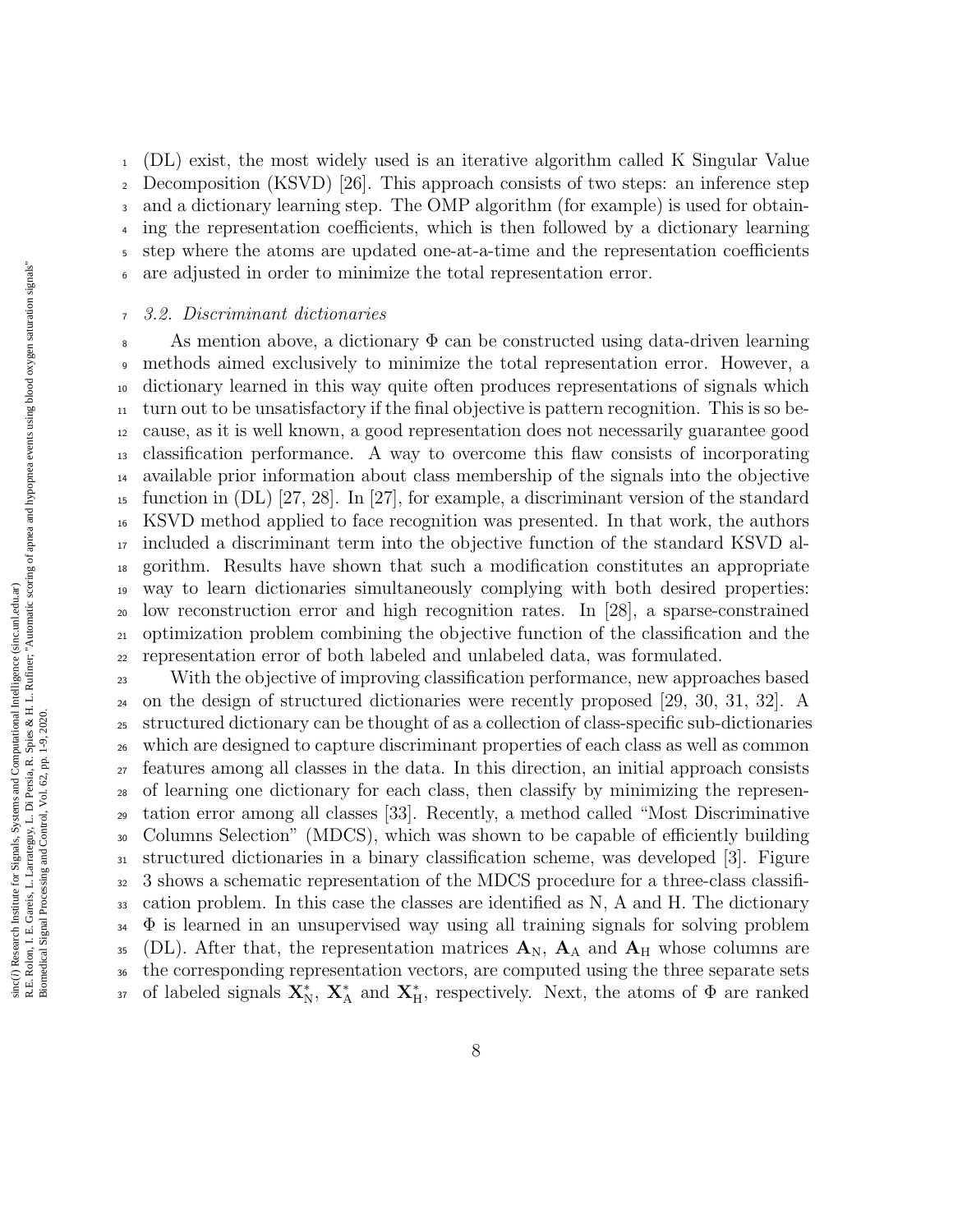

Figure 3: A schematic representation of the learning process of discriminant structured dictionaries using the MDCS method.

according to a prescribed measure of discriminability in terms of their role in the sparse representation of the signals for each class (see [34], Section 3.2). Following  $\frac{2}{3}$ this ranking procedure, and given a prescribed positive integer  $I$  (more on this later),  $\frac{3}{2}$ the best  $I$  atoms for each class are selected and used for building new class-specific sub-dictionaries  $\Phi_N$ ,  $\Phi_A$  and  $\Phi_H$  for classes N, A and H, respectively. The structured dictionary, which we denote by  $\Phi_D^{(I)}$ , is finally constructed by stacking side-by-side 6 all sub-dictionaries, i.e.  $\Phi_D^{(I)} = [\Phi_N \ \Phi_A \ \Phi_H]$ . The parameter I is used to restrict the  $\tau$ size of the final dictionary, in the sense that  $\Phi_D^{(I)}$  will end up having exactly  $I \times k$  8 columns, where  $k$  is the number of classes. This restriction intends to improve the generalization capabilities reducing the size of the final feature vectors, what in turn, <sup>10</sup> reduces the computing time required for classification. 11

Along MDCS, a method for discriminant features selection called "Most Discrim- <sup>12</sup> inative Atoms Selection" (MDAS) was proposed [3]. The main difference between 13 both MDCS and MDAS is that in the later no new structured dictionary  $\Phi_D^{(I)}$  is built. 14 Instead the original dictionary  $\Phi$  is preserved and the ranking of the atoms is used 15 only to select the components to be used for classification. It is important to point  $_{16}$ out that although both MDCS and MDAS were originally proposed for dealing only <sup>17</sup> with binary classification problems, their extension to multiclass problems is straight  $_{18}$ forward. In what follows, we shall denote by MDCS-BC, MDCS-MC, MDAS-BC and <sup>19</sup> MDAS-MC the binary and multiclass versions of MDCS and MDAS, respectively. 20

Following on the idea behind MDCS, DAS-KSVD can be thought of as its ex- 21 tension to multiclass classification problems. Unlike MDCS, instead of selecting all  $_{22}$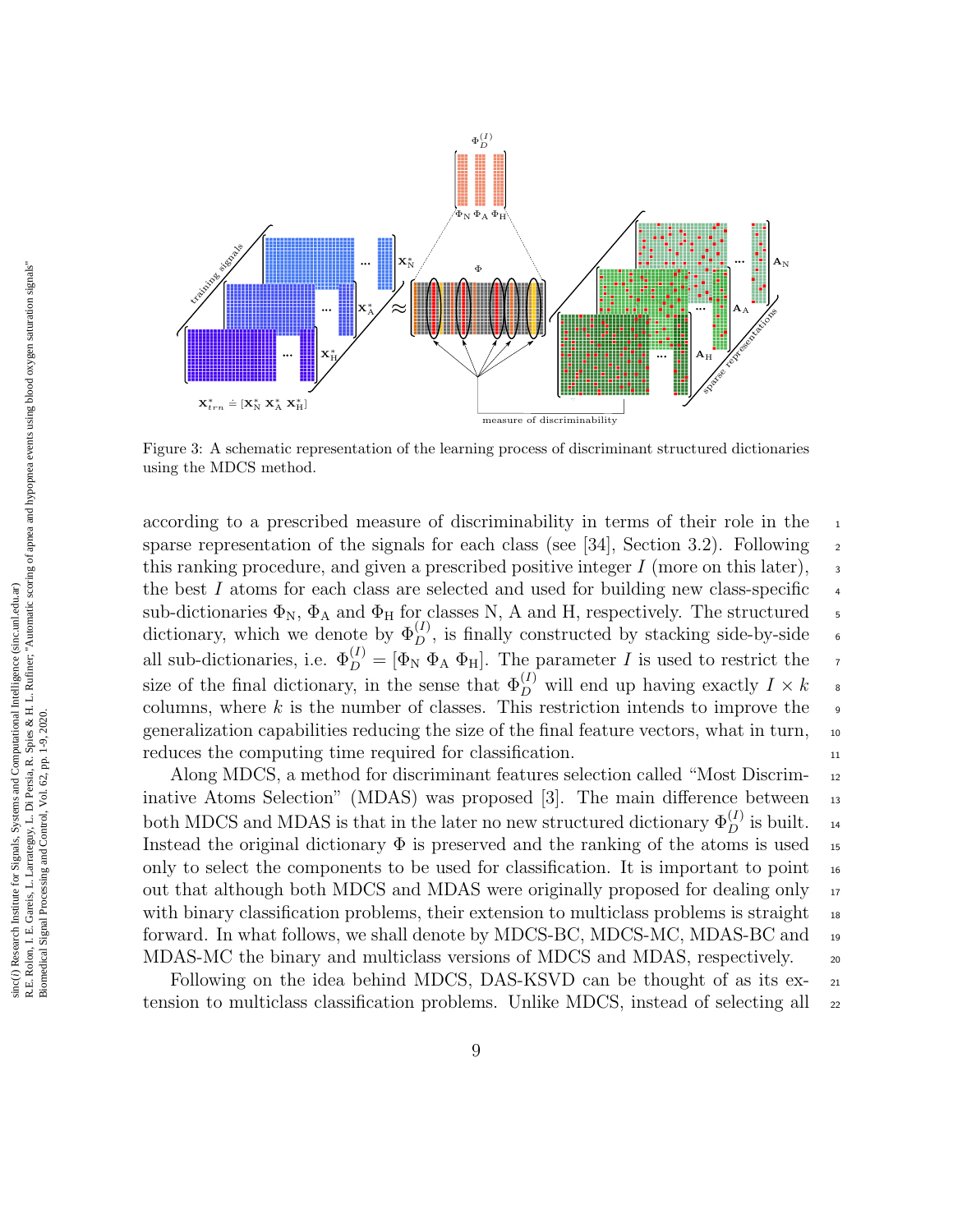# Algorithm 1 DAS-KSVD method

1: procedure DAS-KSVD $(X_{trn}, q, r_f, I, c, t)$ 2:  $p_0(i) = 1/n$ , for all i 3: for  $l \leftarrow 0, I - 1$  do 4:  $[\mathbf{X}_{lrn}, p_{l+1}] \leftarrow \text{SAMPLEDATA}(\mathbf{X}_{trn}, t, p_l, l)$ 5:  $\Phi \leftarrow \text{KSVD}(\mathbf{X}_{lrn}, r_f, q)$ 6:  $\mathbf{A}_{lm} \leftarrow \text{OMP}(\mathbf{X}_{lm}, \Phi, q)$ 7:  $m_{\alpha^*,\beta^*} \leftarrow \text{DiscM}(\mathbf{A}_{lm}, \mathbf{c}, q)$ 8:  $\Phi_d \leftarrow \text{GETATOMS}(\Phi, m_{\alpha^*, \beta^*})$ 9:  $\Phi_D^{(i)} \leftarrow$  SAVEATOMS $(\Phi_d)$ 10: end for 11: return  $\Phi_D^{(I)}$ D 12: end procedure

 I discriminant atoms simultaneously for both classes, DAS-KSVD iterates the pro- cess of choosing only one discriminant atom for each one of the classes at each step. Moreover, DAS-KSVD incorporates a re-sampling technique and a signal degradation stage that jointly promote diversity in the generation of discriminant atoms at each iteration. More precisely, if a certain set of signals is used for learning a dictionary at a particular iteration, then the re-sampling technique forces such signals to be less likely to be chosen than the remaining ones in the following iterations. On the other hand, the signal degradation step is meant to increase robustness and it consists of adding an additive zero-mean Gaussian noise (whose magnitude increases propor- tionally with the iteration step) to all signals used for learning the dictionary. Hence, by promoting diversity in this way, one expects that the resulting learned atoms will be capable of highlighting different intrinsic properties of the whole training data. For more details on this, we refer the reader to [34]. The steps for constructing the dictionary with DAS-KSVD are summarized in Algorithm 1.

<sup>15</sup> Figure 4 shows a schematic representation of one iteration of DAS-KSVD for <sup>16</sup> a three-class classification problem. Observe that before using a method for solv- $_{17}$  ing (DL), a re-sampling technique is applied. Then, the dictionary  $\Phi$  is learned in <sup>18</sup> an unsupervised way using all learning signals  $X_{lm}$ . After that, the representation <sup>19</sup> matrices  $\mathbf{A}_{N}$ ,  $\mathbf{A}_{A}$  and  $\mathbf{A}_{H}$  whose columns are the corresponding representation vectors, are computed using the three separate sets of learning signals  $\hat{\mathbf{X}}_N$ ,  $\hat{\mathbf{X}}_A$  and <sup>21</sup> **X**<sub>H</sub>, respectively. Next, the atoms of  $\Phi$  are ranked according to an appropriately <sup>22</sup> defined multiclass measure of discriminability (details about this measure can be <sup>23</sup> found in [34], Section 3.2). After this ranking procedure, only one atom for each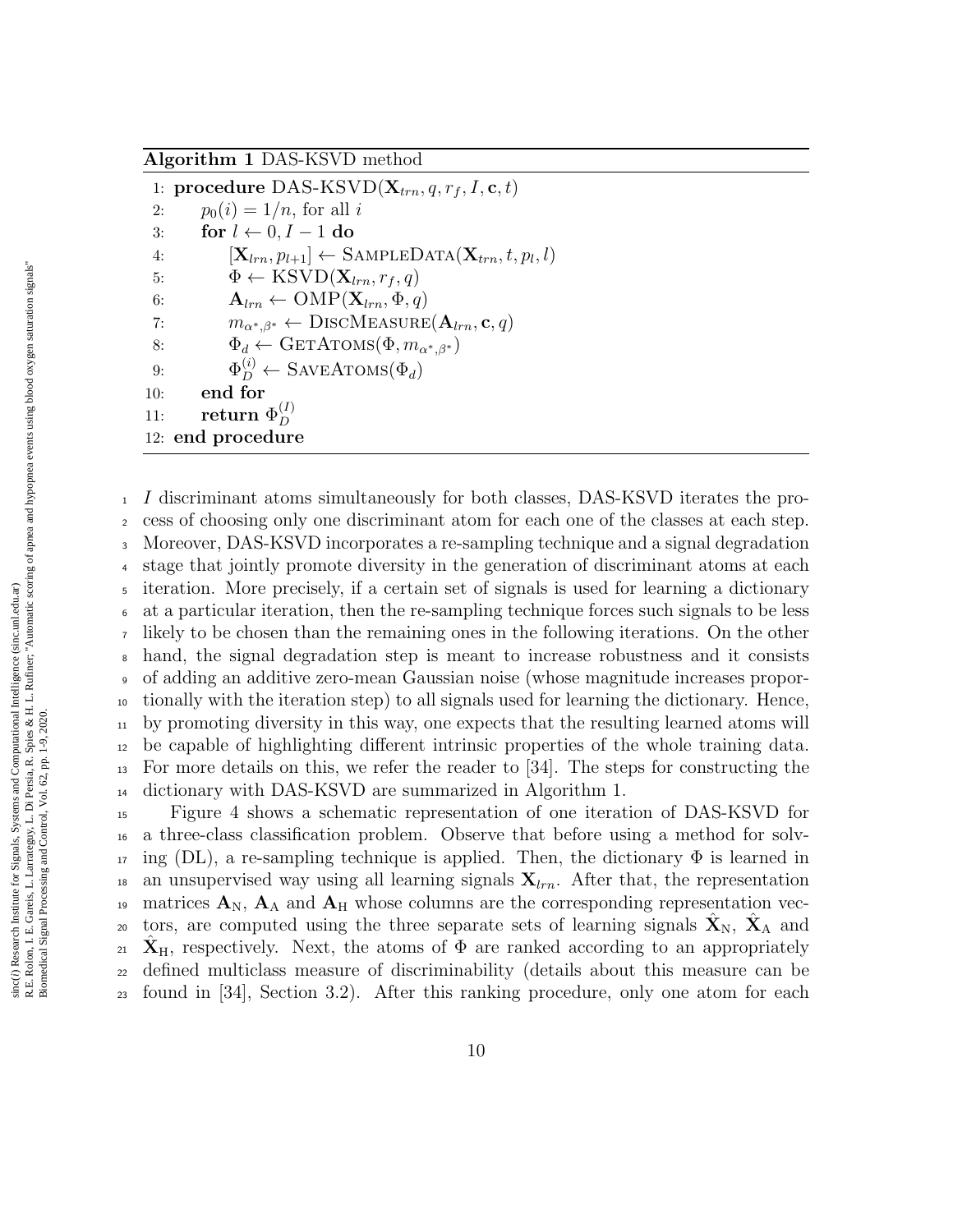

Figure 4: A schematic representation of one iteration of the learning process of discriminant structured dictionaries using the DAS-KSVD method.

class is selected and used for building new class-specific sub-dictionaries  $\Phi_{N}$ ,  $\Phi_{A}$  and  $\Phi_H$  for classes N, A and H, respectively. The structured dictionary, which is denoted by  $\Phi_D^{(I)}$ , is finally constructed by stacking side-by-side all sub-dictionaries, i.e.  $\Phi_D^{(I)} = [\Phi_{\rm N} \; \Phi_{\rm A} \; \Phi_{\rm H}].$ 

# 4. Experimental setup <sup>5</sup>

The main objective of this article is the comparison of the overall classification performances in the context of OSAH syndrome screening of MDCS, MDAS (both <sup>7</sup> in their binary and multiclass versions) and DAS-KSVD. To achieve that objective,  $\Box$ two experiments were carried out. The first one was designed with the final goal of <sup>9</sup> classifying the segments of  $SaO<sub>2</sub>$  signals in one and only one of the three classes: normal breathing  $(N)$ , apnea  $(A)$  or hypopnea  $(H)$ . The second experiment was designed 11 to detect the existence or non-existence of the pathology. The whole experimental  $_{12}$ setup is described below. 13

4.1. Database and signal pre-processing 14

The Sleep Heart Health Study (SHHS) database was originally designed to explore <sup>15</sup> possible correlations between sleep related breathing disorders and cardiovascular <sup>16</sup>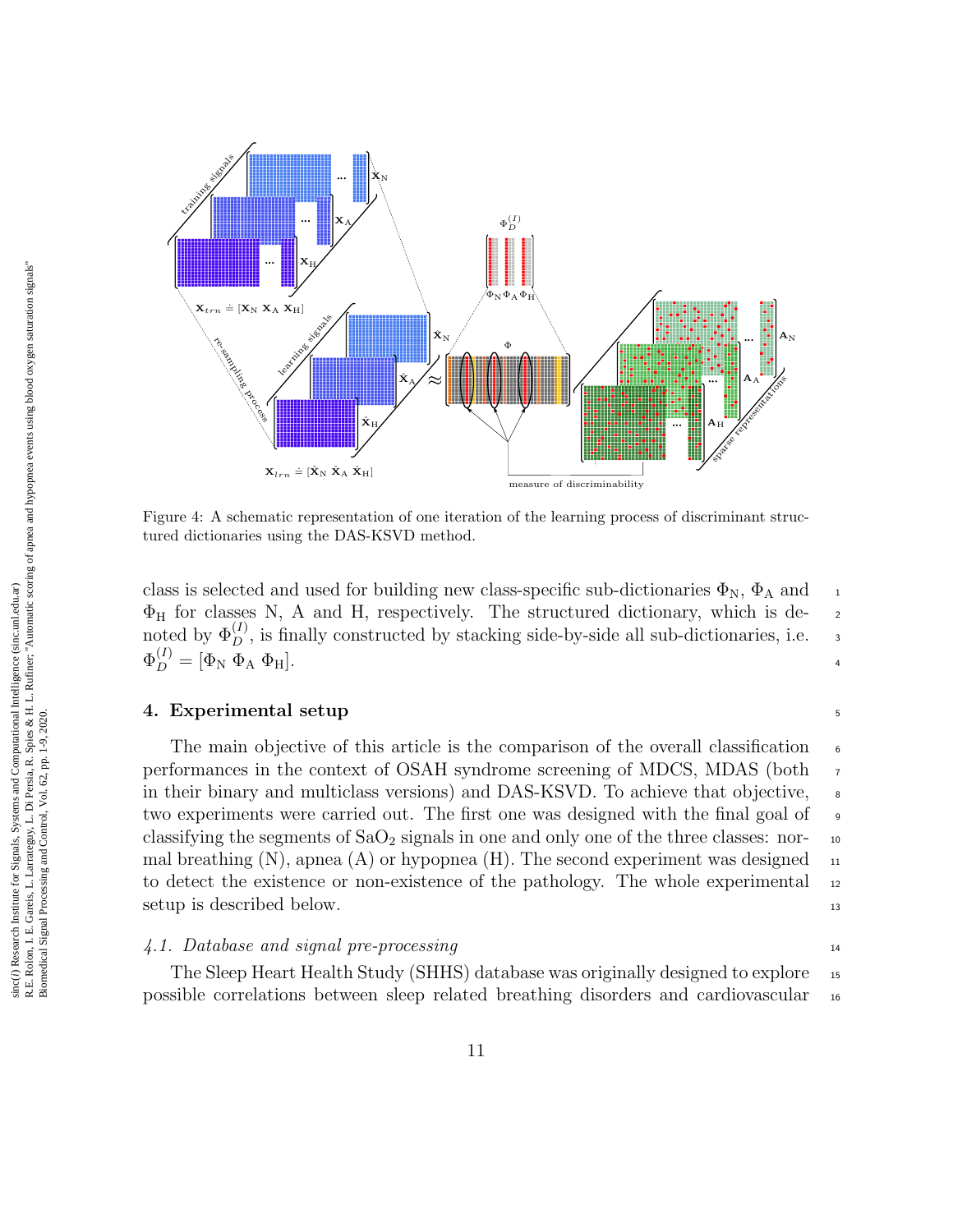diseases [19, 35]. This database consists of several complete PSG studies, each one of them containing a group of physiological signals such as EEG, ECG, nasal airflow and SaO2. In addition, annotations of sleep stages, arousals and events of apnea and hypopnea are provided. The criteria that medical experts adopted for identifying apnea and hypopnea events were the following [5]. An apnea event is a complete (or almost complete) blockage of the upper airflow for at least ten seconds, usually  $\sigma$  associated with a desaturation in the  $\text{SaO}_2$  signal or an arousal. A hypopnea event is a reduction in airflow by less than a 70% of the baseline level, associated with a  $\bullet$  desaturation in the SaO<sub>2</sub> signal or an arousal. In this article we make use of the first online version of the database called

 $_{11}$  "Sleep Heart Health Study" (SHHS-2)<sup>1</sup>. This database consists of 995 complete PSG <sup>12</sup> studies, 41 of which were discarded due to labeling flaws [3]. With the remaining <sup>13</sup> 954 studies, we performed k-fold cross validation, with  $k = 10$ . For OSAH syndrome <sup>14</sup> detection, all performance measures (more on it later) were calculated individually <sup>15</sup> (per study) and then averaged for the reported results.

 Mainly due to patient movements, baseline wander and undesired disconnections (among many other factors), the original raw  $SaO<sub>2</sub>$  signals require of an appropriate pre-conditioning process. For that, linear interpolation and wavelet filters, as those 19 used in a previous work [3], were applied. Figure 1 shows a small portion of a  $SaO<sub>2</sub>$  signal (top) and its wavelet-filtered version (middle). Here, it is important to point out that the wavelet filtering process produces no effective signal loss. For more details on applications of such a filtering procedure to real data, we refer the reader 23 to [36].

Signals are segmented into vectors  $\mathbf{x}_i \in \mathbb{R}^N$  of length  $N = 128$  (corresponding <sup>25</sup> to 128 seconds of the signal recording) with a 50% overlapping between two consec-<sup>26</sup> utive segments. In this process, segments containing artifacts or disconnections are a discarded. Then, for each fold in the cross validation, a matrix  $\mathbf{X}_{trn} \in \mathbb{R}^{128 \times n_{trn}}$  is 28 constructed by stacking side-by-side  $n_N$ ,  $n_A$  and  $n_H$  vectors belonging to the classes 29 N, A and H, respectively. Clearly,  $n_{trn} = n_N + n_A + n_H$ . Similarly, another matrix 30  $\mathbf{X}_{tst} \in \mathbb{R}^{128 \times n_{tst}}$  is built using the vectors associated to the testing set.

## <sup>31</sup> 4.2. Dictionary learning settings

 $32$  For DAS-KSVD, all experiments were performed setting  $I = 22$  (i.e. 22 itera-33 tions). Thus, the final structured dictionary consists of 66 atoms (assuming  $k = 3$ ). <sup>34</sup> For each one of the classes used to learn the full dictionary (by means of KSVD), <sup>35</sup> the number of samples was set to  $t = 9000$ . Also, several trials were performed

<sup>1</sup>https://physionet.org/physiobank/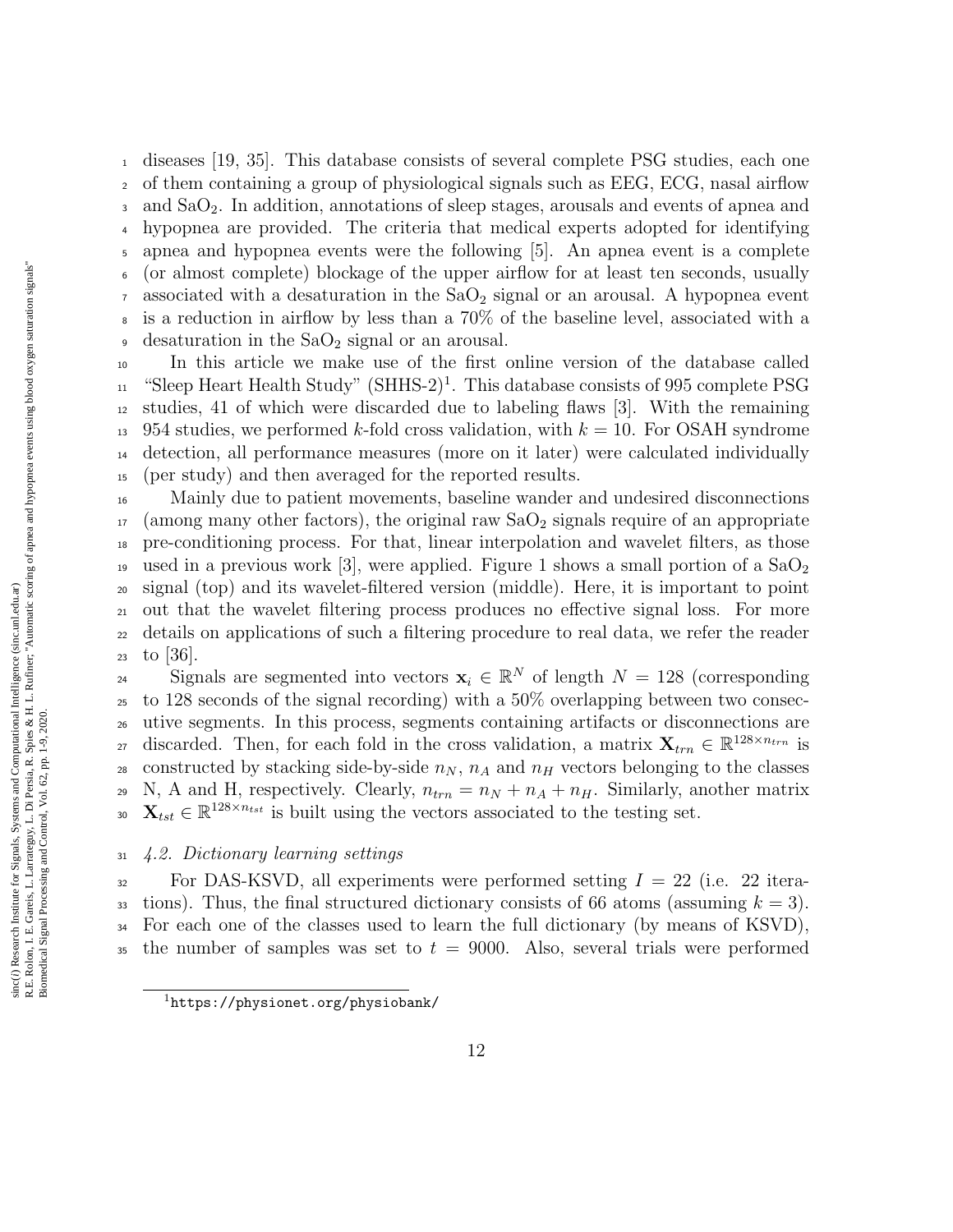R.E. Rolon, I. E. Gareis, L. Larrateguy, L. Di Persia, R. Spies & H. L. Rufiner; "Automatic scoring of apnea and hypopnea events using blood oxygen saturation signals" R.E. Rolon, I. E. Gareis, L. Larrateguy, L. Di Persia, R. Spies & H. L. Rufiner; "Automatic scoring of apnea and hypopnea events using blood oxygen saturation signals" sinc(i) Research Institute for Signals, Systems and Computational Intelligence (sinc.unl.edu.ar) sinc(*i*) Research Institute for Signals, Systems and Computational Intelligence (sinc.unl.edu.ar) Biomedical Signal Processing and Control, Vol. 62, pp. 1-9, 2020. Biomedical Signal Processing and Control, Vol. 62, pp. 1-9, 2020.

in order to obtain adequate values for both parameters  $\tau_1$  and  $\tau_2$ . In particular, it 1 was found that values of  $\tau_1 = 0.5$  and  $\tau_2 = 0.1$  are suitable for this application. In 2 addition,  $\tau_2 = 0.1$  resulted in the best trade-off between signal degradation and the  $\tau_3$ number of iterations. Finally, for each and every fold in the cross validation, the average value of the optimal pair of parameters  $(\alpha^*, \beta^*)$  was found to be in a circle of 5 radius of 0.1 centered at  $(0.7, 0.1)$ . All parameters of the KSVD method such as the 6 sparsity constrain q and the redundancy factor of the dictionary  $r_f$ , were set equal  $\tau$ to those used in a previous work [34]. Finally, for both MDCS-MC and MDAS-MC,  $\overline{\phantom{a}}$ all parameters were set as for DAS-KSVD. It is important to mention, however, that <sup>9</sup> these two methods make use of a different input data matrix  $\mathbf{X}_{trn}^*$  which is composed 10 of a balanced set of randomly selected segments from  $\mathbf{X}_{trn}$ . Since  $n_L$  segments were 11 chosen for each class, the final size of  $\mathbf{X}_{trn}^{*}$  was  $128 \times 3n_L$  where  $n_L$  is the number of 12 segments chosen from each class. 13

# 4.3. Classification of segments and OSAH screening 14

In order to classify segments of  $SaO<sub>2</sub>$  signals into the three different classes, a  $\mu$ feed-forward Multilayer Perceptron (MLP) neural network was used. In particular <sup>16</sup> the experiments were run using three layers (input, hidden and output). Naturally,  $_{17}$ input and output layer sizes were set to 150 and 3 corresponding to  $I \times k$  and k, 18 respectively. Several preliminary trials were performed by varying the number of <sup>19</sup> neurons in the hidden layer between 100 to 1000 with a step of 100 neurons (with 20 tansig activation function) in order to determine an appropriate size. The results  $_{21}$ indicated that no significant improvement is obtained with sizes above 500. To train  $_{22}$ this network, conjugate gradient descent was used. For classification purposes, both <sup>23</sup> Mean Squared Error (MSE) and Cross-Entropy cost functions were used, obtaining <sup>24</sup> slightly better results with the latter. Thus, final experiments only use Cross-Entropy 25 cost function.

To carry out the first experiment, two balanced sets of 21000 and 4500 samples 27 were randomly selected from  $X_{trn}$  and used for training and validation purposes, 28 respectively. Also, an additional balanced set of 4500 samples was randomly chosen <sup>29</sup> from  $\mathbf{X}_{tst}$  and used for testing purposes. Then, sparse representations of these new 30 data sets in terms of the previously learned dictionary were found and used as input 31 of the classifier.  $\frac{32}{2}$ 

For the detection of OSAH syndrome, it is well known that in a typical PSG 33 study, the recorded signals are provided to medical experts who identify and label <sup>34</sup> apnea and hypopnea events, which are later used for computing the AHI index.  $\frac{35}{100}$ In a similar way, in our analysis, each testing study was appropriately filtered and <sup>36</sup> segmented in order to classify its segments as N, A and H, by means of the previously  $\frac{37}{27}$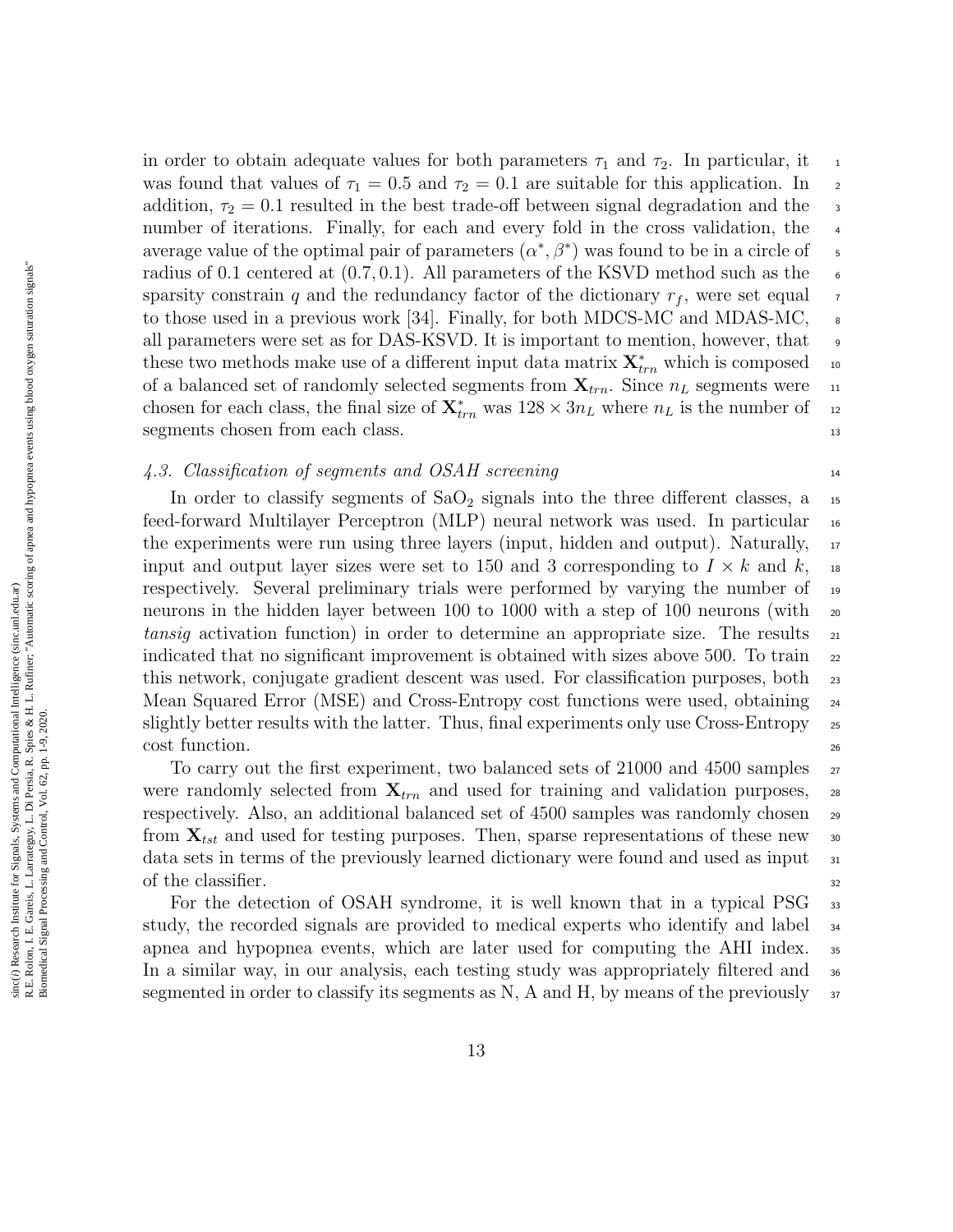<sup>1</sup> described process. Then, an estimated AHI (AHI<sub>est</sub>) was computed by counting the total number of segments classified as A or H and dividing it by the duration of the study, in hours. This new index was used for OSAH syndrome detection. Finally, <sup>4</sup> each study was considered as pathological if the obtained  $AHI_{est}$  was greater than a certain prescribed detection threshold [37].

# 4.4. Performance measures

 $7\degree$  To analyze and quantify the ability of the MLP to classify segments of  $SaO<sub>2</sub>$  signals in a multiclass scenario, a confusion matrix was constructed. The confusion matrix is a very useful tool for reporting results in multiclass classification problems because it gives a full overview of all relations between the classifier predictions and the known (true) labels. Rows and columns of such a matrix refer to known and predicted class labels of the dataset, respectively, while its diagonal and off-diagonal elements correspond to observations that are correctly and incorrectly classified, respectively. This information summarizes the types of errors that occur during training, validation and testing. Based on the confusion matrix, the overall accuracy as well as other three widely used class-specific measures (sensitivity (Se), specificity (Sp) and precision (Pr)) were extracted. In this article, the confusion matrix is normalized by dividing each one of the elements in its rows by the total number of testing samples that belong to each class.

 To assess the ability of the proposed system in detecting patients suspected of suffering from moderate to severe OSAH syndrome, i.e. persons having an AHI index greater than 15, a Receiver Operating Characteristics (ROC) analysis was performed [38]. The optimal cut-off point (associated to a prescribed detection threshold) of the ROC curve is the one that simultaneously maximizes sensitivity and specificity. Also, the accuracy (Acc) and the area under the ROC curve (AUC) were computed.

## 5. Results and discussions

<sup>27</sup> In this section we present the findings yielded by the experiments described above: classification of segments and detection of OSAH syndrome. In order to gain un- derstanding and dive deeper into the problem of discriminating between apnea and hypopnea events, a preliminary qualitative study was carried out. For that, a struc- tured dictionary for representing  $SaO<sub>2</sub>$  signals was learned by DAS-KSVD, following all procedures described in Section 4. As a result, DAS-KSVD yielded a structured 33 dictionary  $\Phi_D^{(I)} = [\Phi_N \Phi_A \Phi_H]$  of size 128 × 150. Figure 5 shows the waveforms of 34 some representative atoms corresponding to each one of the dictionaries  $\Phi_N$  (upper),  $\Phi_{\rm A}$  (middle) and  $\Phi_{\rm H}$  (bottom). Several remarks are in order. First, it can be seen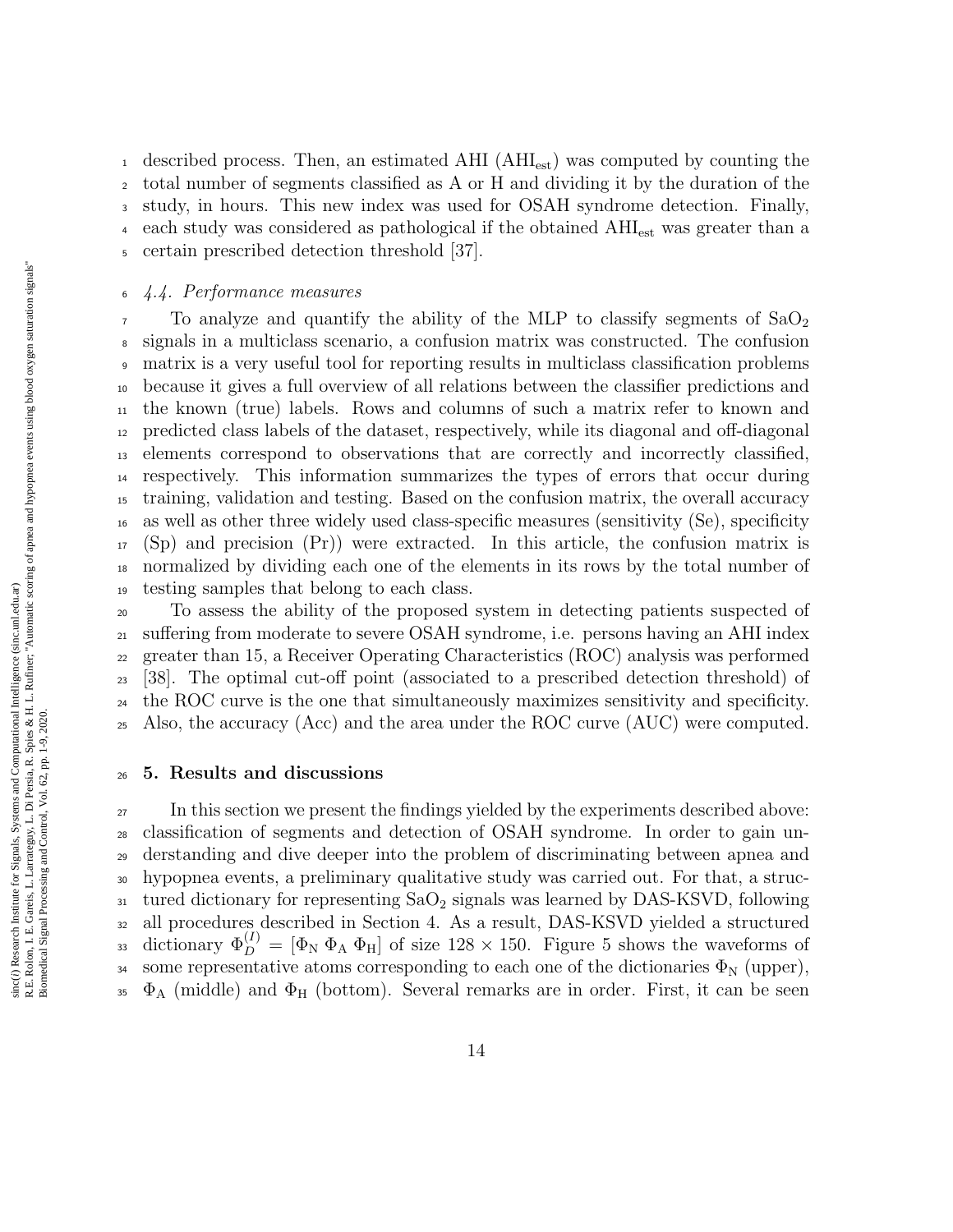| $\Phi$ A $\sim$ and $\sim$ $\sim$ $\sim$ $\sim$ $\sim$ $\sim$                                                                        |  |  |  |
|--------------------------------------------------------------------------------------------------------------------------------------|--|--|--|
| $\Phi_{\rm H} \ \gamma \sim \ \ \gamma \gamma \ \ \gamma \gamma \ \ \gamma \sim \ \ \gamma \sim \ \ \gamma \gamma \ \ \gamma \gamma$ |  |  |  |

Figure 5: Typical atoms corresponding to  $\Phi_N$  (top),  $\Phi_A$  (middle) and  $\Phi_H$  (bottom).

that each one of these dictionaries is composed of atoms capturing different types  $\frac{1}{10}$ of class-related information. For instance, most atoms in  $\Phi_N$  present quite regular 2 waveforms associated to normal inhalation-exhalation changes in the oxygen saturation. On the other hand, atoms of  $\Phi_A$ , representing apnea events, present local  $\overline{4}$ abrupt desaturations with clear sawtooth patterns. In pulse oximetry this is a typical <sup>5</sup> behavior associated to the absence of respiratory airflow for a relatively long period 6 of time. Finally, atoms of  $\Phi_H$ , associated to hypopnea events, show essentially two desaturations, a large and a small one. We strongly believe that it is precisely this  $\frac{1}{8}$ type of desaturation pattern in the atoms what allows for the identification of the <sup>9</sup> hypopnea events. 10

## 5.1. Classification of segments 11

Features generated by DAS-KSVD were used to assess the ability of the MLP in  $_{12}$ classifying segments of  $SaO<sub>2</sub>$  signals. Table 1 shows the average normalized confusion  $13$ matrix constructed using all testing samples of each fold in the cross validation (left)  $_{14}$ and a summary of all class-specific performance measures extracted from such a 15 matrix (right). The elements in the diagonal of Table 1 (left) represent the normalized  $_{16}$ true positive rates. As it can be seen, the algorithm achieved true positive rates of  $\frac{17}{17}$ 85.12%, 63.42% and 22.78% for the classes N, A and H, respectively, resulting in  $\mu$ an overall accuracy of  $57.11\%$ . Note that if we were to limit our analysis only to  $_{19}$ the classes N and A (i.e. without tacking into account the third row and the third  $_{20}$ column of the confusion matrix), then the inter-class confusions would be relatively  $_{21}$ small. From the analysis of all these results several remarks can be drawn. First, 22 DAS-KSVD constitutes a reasonable approach for classifying normal (breathing) 23 and apnea events in pulse oximetry. Second, the results fall short of being good  $_{24}$ for detecting hypopnea events. In fact, more than half of them are misclassified  $_{25}$ as belonging to class N and more than one fourth are misclassified as belonging to <sup>26</sup> class A. This last remark, however, is consistent with the results obtained using the  $_{27}$ Sammon mapping (see Section 2 and Figure 2) where we saw that the projections of  $\sim$ class A and N segments into the first two most important attributes of the mapping  $\frac{29}{2}$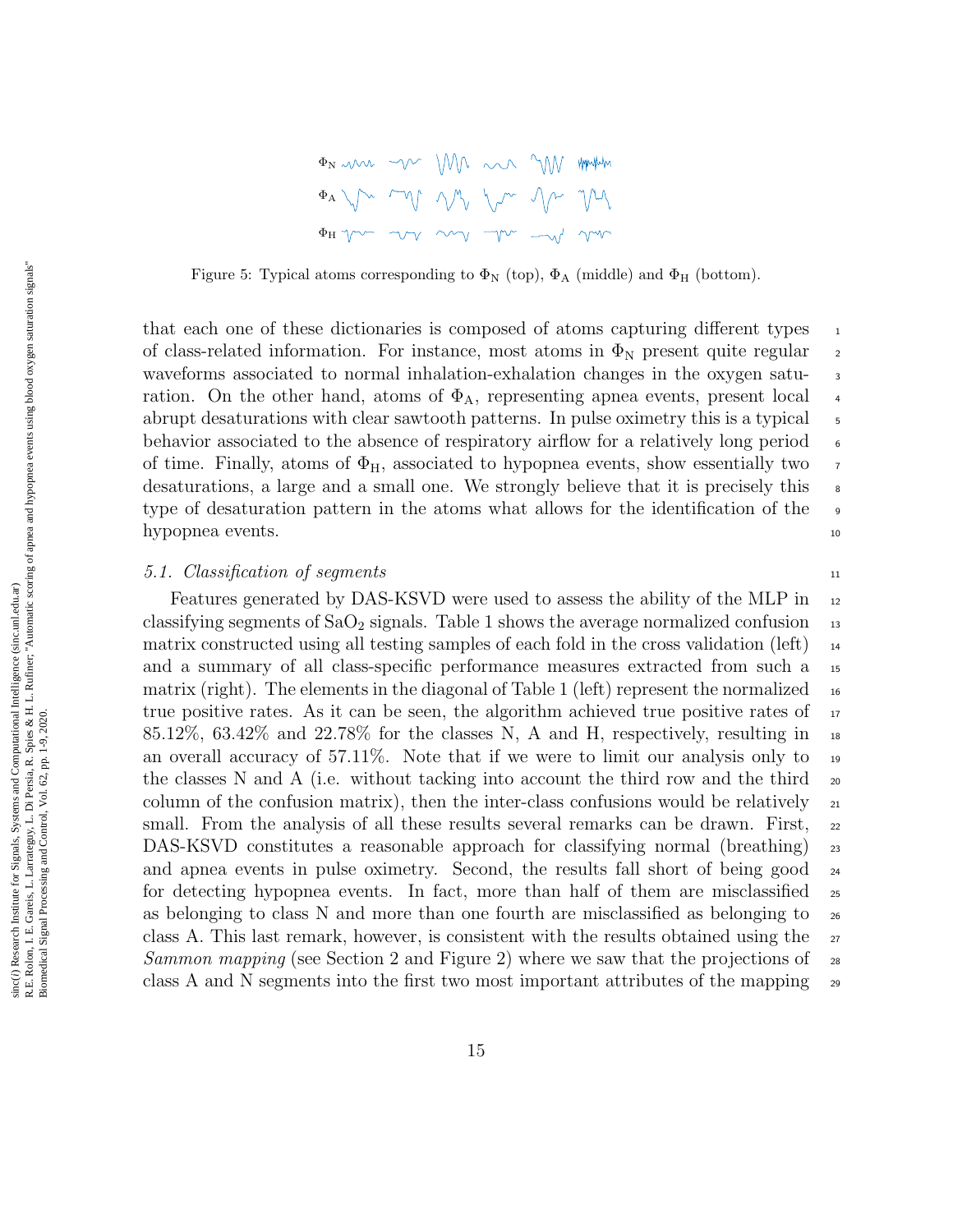- <sup>1</sup> are clearly well separated, while the projections of class H segments overlap the other
- <sup>2</sup> two classes and present a wide variance.

| Predicted |  |                                                                          |                   |  |  |                                     |  |
|-----------|--|--------------------------------------------------------------------------|-------------------|--|--|-------------------------------------|--|
|           |  |                                                                          |                   |  |  | Class Se $(\%)$ Sp $(\%)$ Pr $(\%)$ |  |
|           |  | N.                                                                       | A H               |  |  | N 85.12 63.20 53.63                 |  |
|           |  | N 85.12 5.41 9.47                                                        |                   |  |  | A 63.42 84.45 67.09                 |  |
| Known     |  |                                                                          | 22.07 63.42 14.51 |  |  |                                     |  |
|           |  | $\begin{array}{ c c c c c }\n\hline\n51.53 & 25.69 & 22.78\n\end{array}$ |                   |  |  | H 22.78 88.01 48.72                 |  |

Table 1: Average normalized multiclass confusion matrix obtained using DAS-KSVD for the classification of segments (left) and the corresponding performance measures (right).

 In order to gain insight into the reasons why DAS-KSVD outperforms all other evaluated approaches for OSAH syndrome detection (see next section), we compared  $\frac{1}{5}$  its performance with that of MDCS-BC in classifying segments of SaO<sub>2</sub> signals as containing an event or not (i.e. without tacking into account whether it is an apnea or a hypopnea). It is important to mention that MDCS-BC was chosen because it achieved the best performance among all previously developed methods. In order to analyze the performance of DAS-KSVD in the binary classification problem, we unified labels of segments belonging to the classes A and H which led to a new (and  $_{11}$  unique) class denoted by A+H. Table 2 shows a summary of the performance of DAS-KSVD and MDCS-BC using all testing samples. It is important to point out that, in this case, the target class is A+H. As it can be observed, although both methods yielded similar sensibility percentages, DAS-KSVD reached a significantly better specificity and precision percentages than MDCS-BC. In other words, DAS- KSVD has become more specific having fewer false positives than the other one. This clearly indicates that in the classification process, segments that were misclassified as N, are now correctly classified as H.

# <sup>19</sup> 5.2. OSAH screening

 In this article, besides analyzing the ability of DAS-KSVD to classify segments of  $_{21}$  SaO<sub>2</sub> signals into the classes N, A and H, we make use of these predictions to detect the presence of the pathology (according to a prescribed AHI diagnostic threshold). In that sense, a comparison between DAS-KSVD with many other state-of-the-art <sup>24</sup> methods in the diagnosis of moderate to severe OSAH syndrome (AHI  $> 15$ ) was performed. Table 3 shows a comparative summary of the results achieved by DAS-KSVD, MDCS-BC, MDCS-MC, MDAS-BC and MDAS-MC, and by the approaches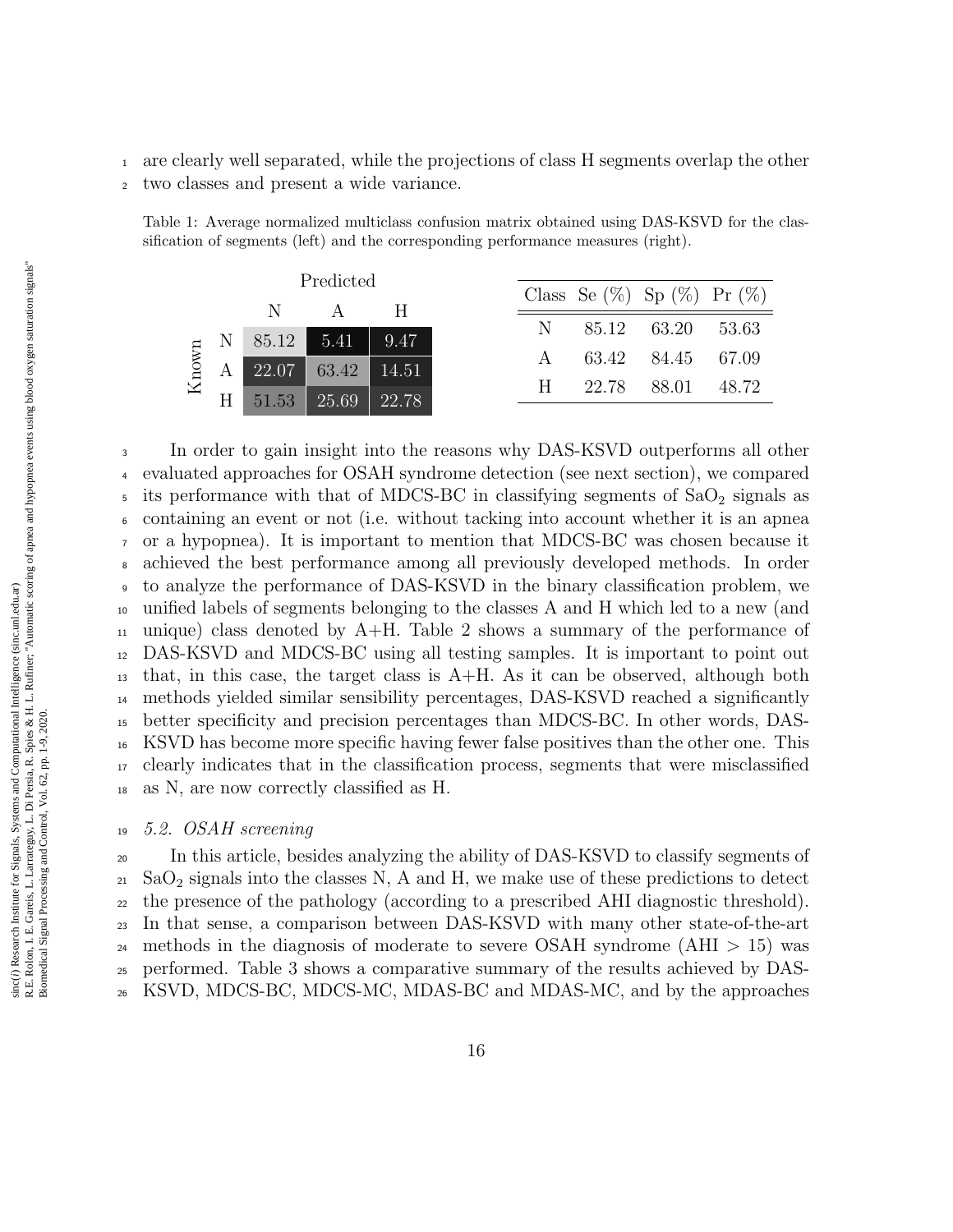Table 2: Average performance measures for the classification of A+H events using both DAS-KSVD and MDCS-BC.

| Method                     | Se $(\%)$ Sp $(\%)$ Pr $(\%)$ |  |
|----------------------------|-------------------------------|--|
| DAS-KSVD 63.20 85.12 80.94 |                               |  |
| MDCS-BC 62.71 80.37 76.15  |                               |  |

introduced by Chiner *et al.* [12], Vázquez *et al.* [13] and Schlotthauer *et al.* [2]. It is 1 important to point out that all reported results are the mean value and the standard  $\frac{2}{3}$ deviation in the cross validation.

Table 3: Average performance measures for moderate to severe OSAH screening using different methods.

| Method                         | <b>AUC</b>       | $Se(\%)$         | $Sp(\%)$         | $Acc(\%)$        |
|--------------------------------|------------------|------------------|------------------|------------------|
| DAS-KSVD                       | $0.934 + 0.01$   | $89.10 + 2.14$   | $86.70 + 2.93$   | $87.90 + 1.65$   |
| MDCS-MC                        | $0.924 + 0.01$   | $87.15 \pm 3.13$ | $88.23 + 3.45$   | $86.07 + 6.37$   |
| MDAS-MC                        | $0.891 \pm 0.04$ | $82.36 \pm 9.07$ | $86.09 \pm 4.63$ | $84.22 \pm 5.07$ |
| $MDCS-BC$ [3]                  | $0.922 + 0.02$   | $87.89 \pm 3.89$ | $84.86 \pm 3.84$ | $86.38 + 3.20$   |
| $MDAS-BC$ [3]                  | $0.878 \pm 0.04$ | $80.60 \pm 9.07$ | $81.83 \pm 4.63$ | $81.22 \pm 5.07$ |
| Schlotthauer <i>et al.</i> [2] | $0.921 \pm 0.03$ | $85.70 \pm 5.68$ | $86.00 \pm 5.68$ | $85.85 \pm 3.79$ |
| Vázquez <i>et al.</i> [13]     | $0.909 \pm 0.03$ | $83.54 \pm 6.72$ | $88.10 \pm 4.47$ | $85.82 + 2.76$   |
| Chiner <i>et al.</i> [12]      | $0.767 \pm 0.04$ | $65.57 \pm 3.08$ | $80.10 \pm 5.56$ | $72.84 + 4.41$   |

As can be observed in Table 3, DAS-KSVD outperforms all other evaluated ap- <sup>4</sup> proaches in their two versions: binary and multiclass. In particular, It was found that <sup>5</sup> applying DAS-KSVD, the classifier yielded an average AUC value of 0.934 and sen- <sup>6</sup> sitivity, specificity and accuracy of  $89.10\%$ ,  $86.70\%$  and  $87.90\%$ , respectively. Also, the method leading to the second largest performances is the multiclass version of  $\epsilon$ MDCS (MDCS-MC). When applying such a method, the classifier achieved an aver- <sup>9</sup> age AUC value of 0.924 and sensitivity, specificity and accuracy of  $87.15\%$ ,  $88.23\%$  10 and  $86.07\%$ , respectively. In addition, if we compare the performance of DAS-KSVD  $_{11}$ with MDCS-MC, then it can be concluded that DAS-KSVD significantly enhances  $_{12}$ the overall performance achieved by MDCS-MC (assuming a  $p$ -value of 0.05).

3

It is also important to point out that, in most cases, multiclass classification <sup>14</sup>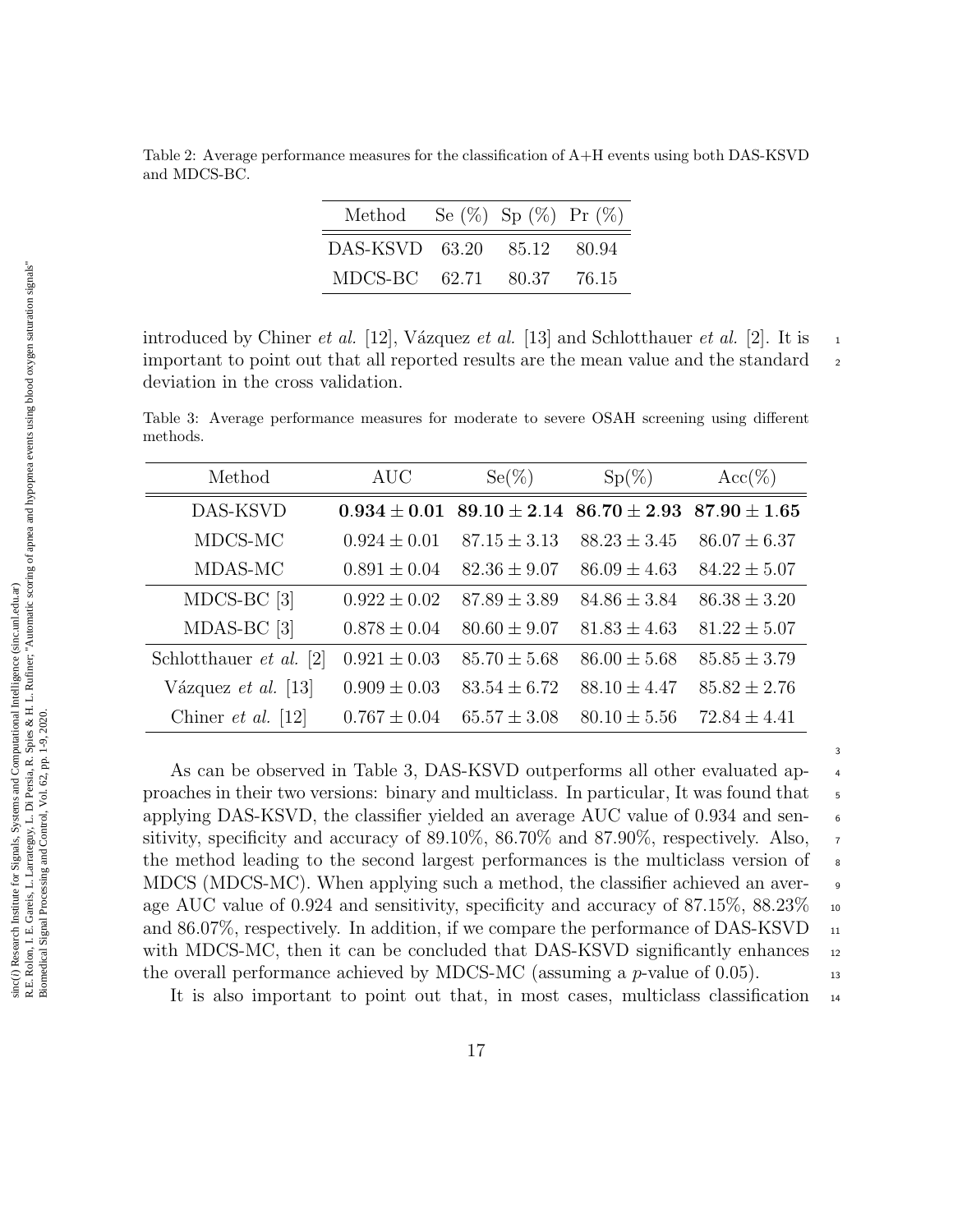methods outperform the binary ones in the detection of the pathology. For instance, the application of both MDCS-MC and MDAS-MC resulted in better performances than the ones achieved by their respective binary versions. More precisely, MDAS- MC obtained an average AUC value of 0.891 representing an improvement of 1.48% regarding MDAS-BC, which achieved an average AUC value of 0.878. Similarly, MDCS-MC yielded an improvement of 0.22% with respect to MDCS-BC. On the other hand, it becomes appropriate to mention that although MDAS-MC shows improvements regarding MDAS-BC, its overall performance remains still below that of MDCS-BC and Schlotthauer et al.

 A more comprehensive analysis of Table 3 indicates that, although most discrim- inant methods achieved good results, DAS-KSVD outperforms all of them. The application of this method results in an average area under the ROC curve of 0.934 as well as sensitivity, specificity and accuracy of 89.10%, 86.70% and 87.90%, respec- tively. According to the original labels and taking into account a detection threshold of 15, each fold in the cross validation (95 studies) contains in average 73 and 22 pathological and normal (or healthy) patients, respectively. A 89.10% sensitivity indicates that of the 73 pathological cases, 65 were correctly detected (true positive) while 8 were false positive. On the other hand, an 86.70% specificity indicates that of the 22 healthy cases, 19 were appropriately identified (true negative) while only 3 were false negative. It is timely to note that for the 3 cases that DAS-KSVD yielded an AHI higher than 15, most events identified by the medical expert were precisely hypopneas and most of them were not associated with noticeable desaturations in the SaO<sub>2</sub> signal. This fact indicates that the final scoring process was carried out following the AASM criteria. Hence, this issue may be one of the causes that led to the misclassification of hypopneas, since its distribution highly overlaps with the 26 one corresponding to normal breathing. Finally, if we look at the  $SaO<sub>2</sub>$  signal, there are a lot of cases where it becomes difficult to distinguish between normal breathing and hypopnea event.

 In Table 4 we present an account of the computational costs associated to the im- plementation of the different methods. The programs were conducted using Matlab on a Lenovo V330-15IKB personal computer running Ubuntu 18.04 (64 bits) with an Intel Core i3 Processor 7th Generation @2.3GHz and 8GB of main memory. As it can be seen, the CPU times required by DAS-KSVD, MDCS and MDAS range <sup>34</sup> between two and eight times those required by the other three methods. We empha- size, however that these computing times remain very low. In fact it takes about two seconds to analyze ten hours of data corresponding to a complete study.

 The higher computational cost mentioned above, is highly compensated by better performances. In fact, since the previous methods do not include training from data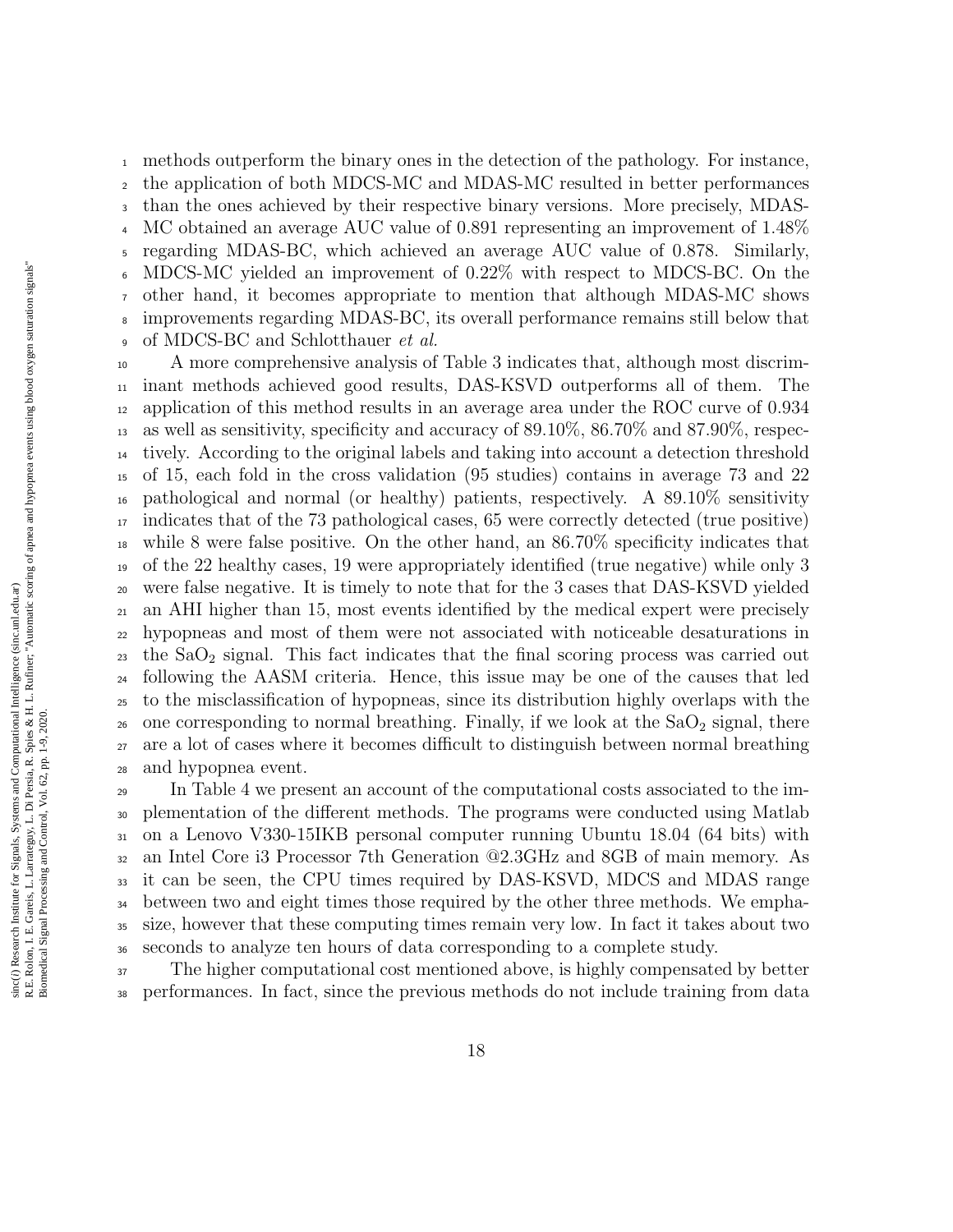| Method                         | Computational time (seconds) |
|--------------------------------|------------------------------|
| DAS-KSVD                       | $1.56 \pm 0.057$             |
| MDCS-MC                        | $1.40 \pm 0.032$             |
| MDAS-MC                        | $1.55 \pm 0.016$             |
| $MDCS-BC$ [3]                  | $1.42 \pm 0.008$             |
| $MDAS-BC$ [3]                  | $1.60 \pm 0.013$             |
| Schlotthauer <i>et al.</i> [2] | $0.75 \pm 0.019$             |
| Vázquez <i>et al.</i> [13]     | $0.41 \pm 0.007$             |
| Chiner <i>et al.</i> [12]      | $0.19 \pm 0.019$             |

Table 4: Average computational costs (time used for computation for a single study during testing) associated to each one of the evaluated methods.

and are based upon predefined rules, their performances are always lower (see bottom  $\frac{1}{10}$ part of Table 3). On the other hand, although the methods based on learning from <sup>2</sup> the data (middle and upper part of Table 3) are more difficult to implement and  $\overline{\phantom{a}}$ computationally more costly, they yield better performances and have the ability of <sup>4</sup> adapting to new data and to changes in data recording conditions. Additionally the methods presented by our group allow distinguishing between apnea and hypopnea <sup>6</sup> events.

## 6. Conclusions 8

In this article, with the objective of OSAH syndrome screening, we applied a <sup>9</sup> previously developed method called DAS-KSVD to classify segments of  $SaO<sub>2</sub>$  signals  $\frac{1}{10}$ into normal breathing and abnormal respiratory events in a multiclass scenario. It  $_{11}$ was found that the combined discriminant measure, which is used by DAS-KSVD in 12 the process of building the structured dictionary, is capable of efficiently selecting the 13 most discriminant atoms for each one of the classes. In addition, DAS-KSVD yielded <sup>14</sup> a structured dictionary composed by three sub-dictionaries each one associated to a <sup>15</sup> particular class. We evaluated DAS-KSVD in two different but related applications, <sup>16</sup> namely, classification of abnormal respiratory events and detection of moderate to  $\frac{1}{17}$ severe OSAH syndrome. Although it is a very challenging task, the proposed method <sup>18</sup> has demonstrated to be efficient for automatically discriminating between apnea <sup>19</sup> and hypopnea events in a multiclass scheme. To detect the presence or absence of  $\infty$ events, DAS-KSVD resulted more specific than the most competitive binary-based  $_{21}$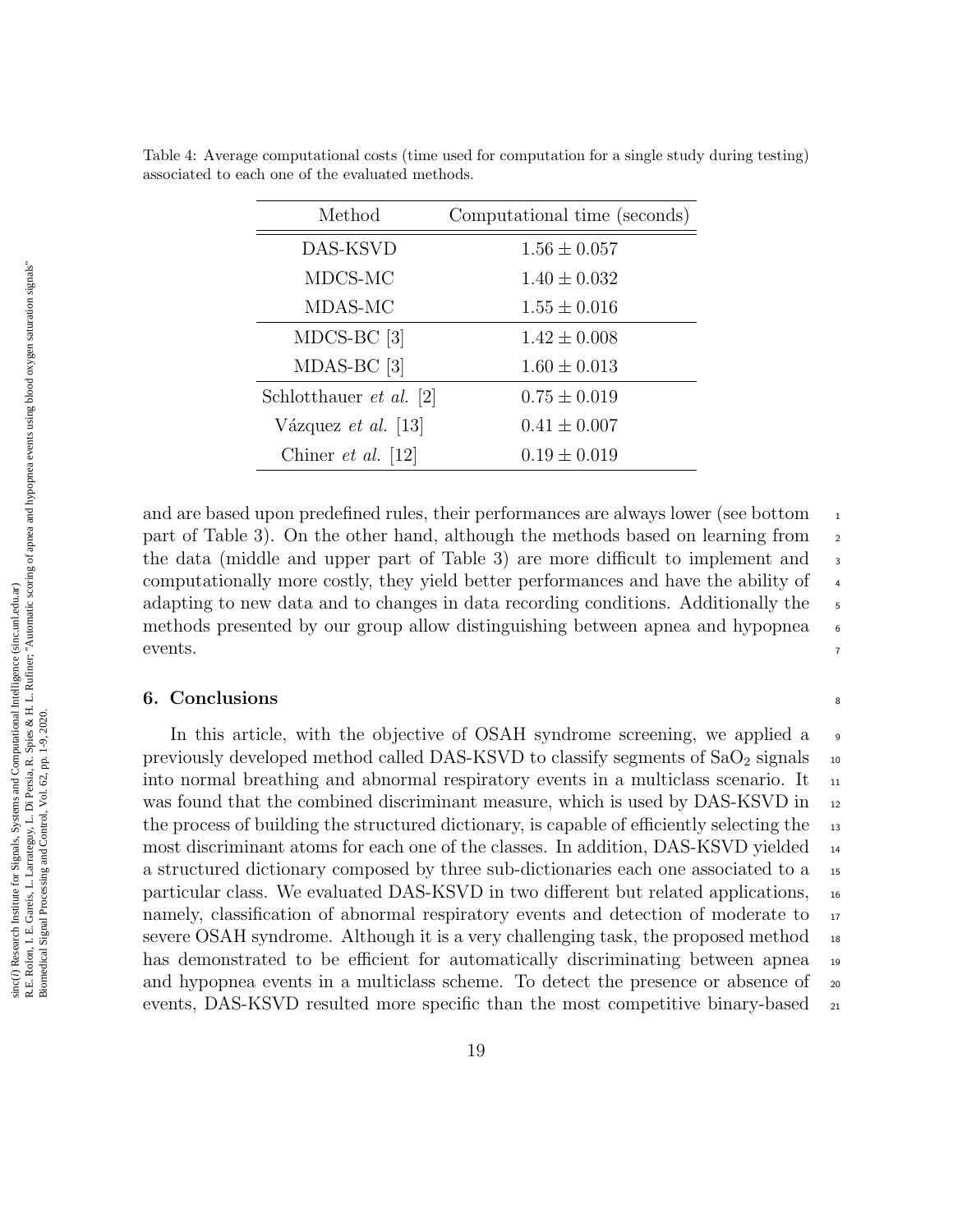approach (MDCS-BC). This improvement is due to the ability of DAS-KSVD in separating between (apnea or hypopnea) events and normal breathing. In a similar way, the application of DAS-KSVD led to the best reported performance in OSAH syndrome screening using a well known and publicly available database. This fact constitutes a strong evidence that our approach can be helpful in the development of new intelligent technologies for portable OSAH syndrome screening devices.

 In the near future we plan to explore the use of Deep Learning tools to further enhance adaptation robustness and classification performance.

# Acknowledgment

 The authors would like to acknowledge the financial support of Consejo Nacional <sup>11</sup> de Investigaciones Científicas y Técnicas, CONICET, of the Air Force Office of Sci- entific Research, AFOSR /SOARD, through Grant FA9550-14-1-0130, of the Uni- versidad Nacional del Litoral through projects CAI+D 50120110100519 and CAI+D  $14 \quad 5012011010\ 0525$  and of the Universidad Tecnológica Nacional through projects TEU-TIPA0004711TC and ICUTIPA0007803TC.

## 7. References

## References

- [1] A. Yadollahi, E. Giannouli, Z. Moussavi, Sleep apnea monitoring and diagno- sis based on pulse oximetry and tracheal sound signals, Medical & Biological Engineering & Computing 48 (2010) 1087–1097.
- [2] G. Schlotthauer, L. E. Di Persia, L. D. Larrateguy, D. H. Milone, Screening of obstructive sleep apnea with empirical mode decomposition of pulse oximetry, Medical Engineering & Physics 36 (2014) 1074–1080.
- [3] R. Rolon, L. Larrateguy, L. D. Persia, R. Spies, H. Rufiner, Discriminative methods based on sparse representations of pulse oximetry signals for sleep apnea–hypopnea detection, Biomedical Signal Processing and Control 33 (2017) 358–367.

 [4] J. Hedner, L. Grote, M. Bonsignore, W. McNicholas, P. Lavie, G. Parati, P. Sli- winski, F. Barb´e, W. De Backer, P. Escourrou, I. Fietze, J. Kvamme, C. Lom- bardi, O. Marrone, J. Masa, J. Montserrat, T. Penzel, M. Pretl, R. Riha, D. Ro- denstein, T. Saaresranta, R. Schulz, R. Tkacova, G. Varoneckas, A. Vitols, H. Vrints, J. Zielinski, The european sleep apnoea database (esada): report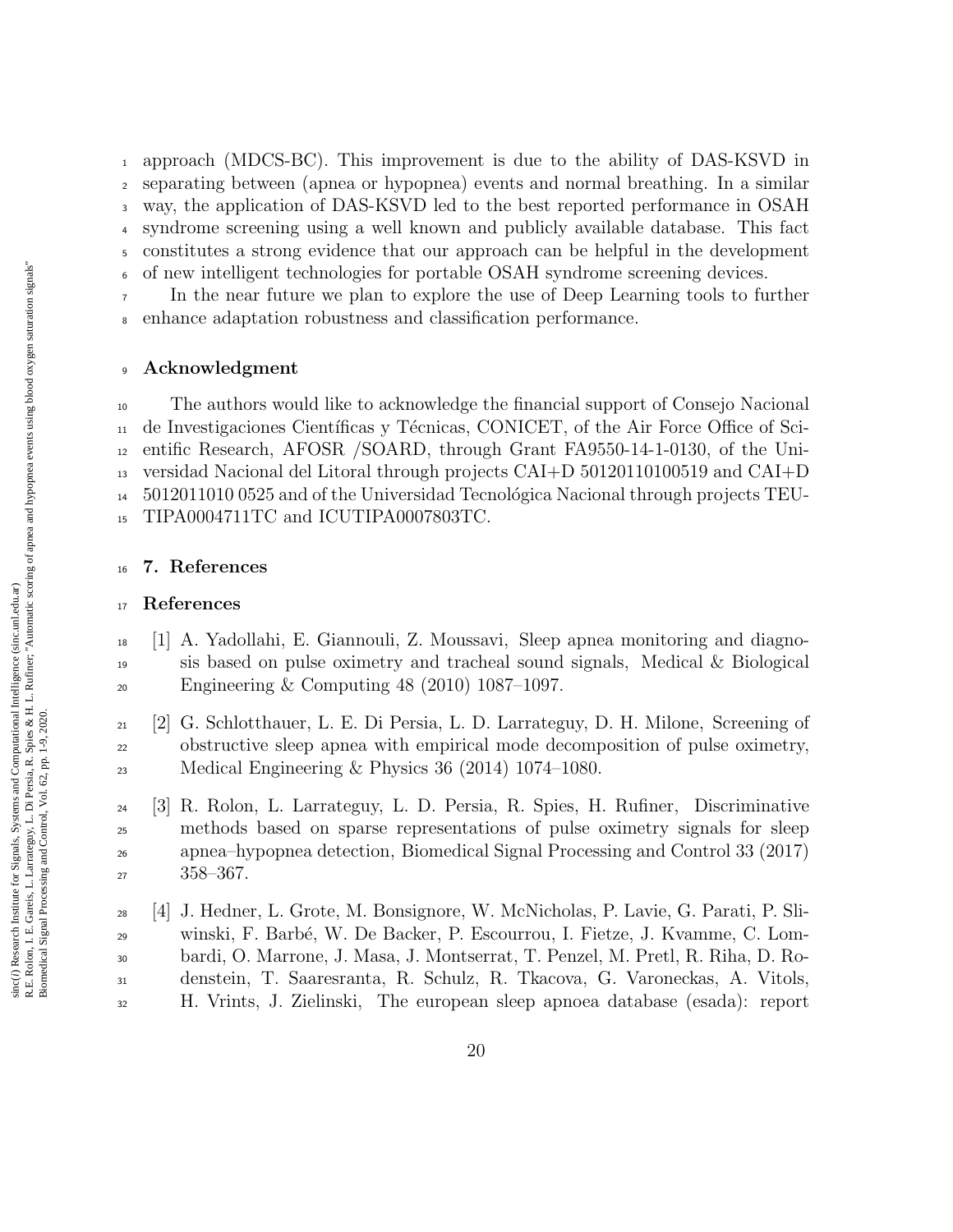from 22 european sleep laboratories, European Respiratory Journal 38 (2011)  $\frac{1}{10}$  $635-642.$ 

- [5] R. B. Berry, R. Budhiraja, D. J. Gottlieb, D. Gozal, C. Iber, V. K. Kapur, <sup>3</sup> C. L. Marcus, R. Mehra, S. Parthasarathy, S. F. Quan, et al., Rules for scoring <sup>4</sup> respiratory events in sleep: update of the 2007 AASM manual for the scoring of 5 sleep and associated events, Journal of clinical sleep medicine  $8(2012)$  597–619.
- [6] S. Khadadah, P. Lachapelle, S. Pamidi, A. E. Olha, A. Benedetti, R. Kimoff, <sup>7</sup> Does Scoring Of Autonomic Hypopneas Improve Clinical Decision Making In <sup>8</sup> Obstructive Sleep Apnea?, American Thoracic Society, pp. A2606–A2606. <sup>9</sup>
- [7] C. Gamaldo, L. Buenaver, O. Chernyshev, S. Derose, R. Mehra, K. Vana, H. K. <sup>10</sup> Walia, V. Gonzalez, I. Gurubhagavatula, Evaluation of clinical tools to screen  $_{11}$ and assess for obstructive sleep apnea, Journal of Clinical Sleep Medicine 14 <sup>12</sup>  $(2018)$  1239–1244.
- [8] M. Uddin, C. Chow, S. Su, Classification methods to detect sleep apnea in adults <sup>14</sup> based on respiratory and oximetry signals: a systematic review, Physiological <sup>15</sup> measurement 39 (2018) 03TR01.  $\frac{16}{16}$
- [9] F. del Campo, A. Crespo, A. Cerezo-Hernández, G. C. Gutiérrez-Tobal, 17 R. Hornero, D. Alvarez, Oximetry use in obstructive sleep apnea, Expert <sup>18</sup> review of respiratory medicine  $12 \ (2018) \ 665-681$ .
- [10] F. Mendonça, S. S. Mostafa, A. G. Ravelo-García, F. Morgado-Dias, T. Penzel, 20 A review of obstructive sleep apnea detection approaches, IEEE journal of <sup>21</sup> biomedical and health informatics  $23$  (2019) 825–837.
- [11] P. I. Terrill, A review of approaches for analysing obstructive sleep apnoea- <sup>23</sup> related patterns in pulse oximetry data, Respirology (2019).
- [12] E. Chiner, J. Signes-Costa, J. M. Arriero, J. Marco, I. Fuentes, A. Sergado, <sup>25</sup> Nocturnal oximetry for the diagnosis of the sleep apnoea hypopnoea syndrome: <sup>26</sup> a method to reduce the number of polysomnographies?, Thorax 54 (1999) 968– <sup>27</sup>  $971.$  28
- [13] J.-C. V´azquez, W. H. Tsai, W. W. Flemons, A. Masuda, R. Brant, E. Hajduk, <sup>29</sup> W. A. Whitelaw, J. E. Remmers, Automated analysis of digital oximetry in the <sub>30</sub> diagnosis of obstructive sleep apnoea, Thorax 55 (2000) 302–307.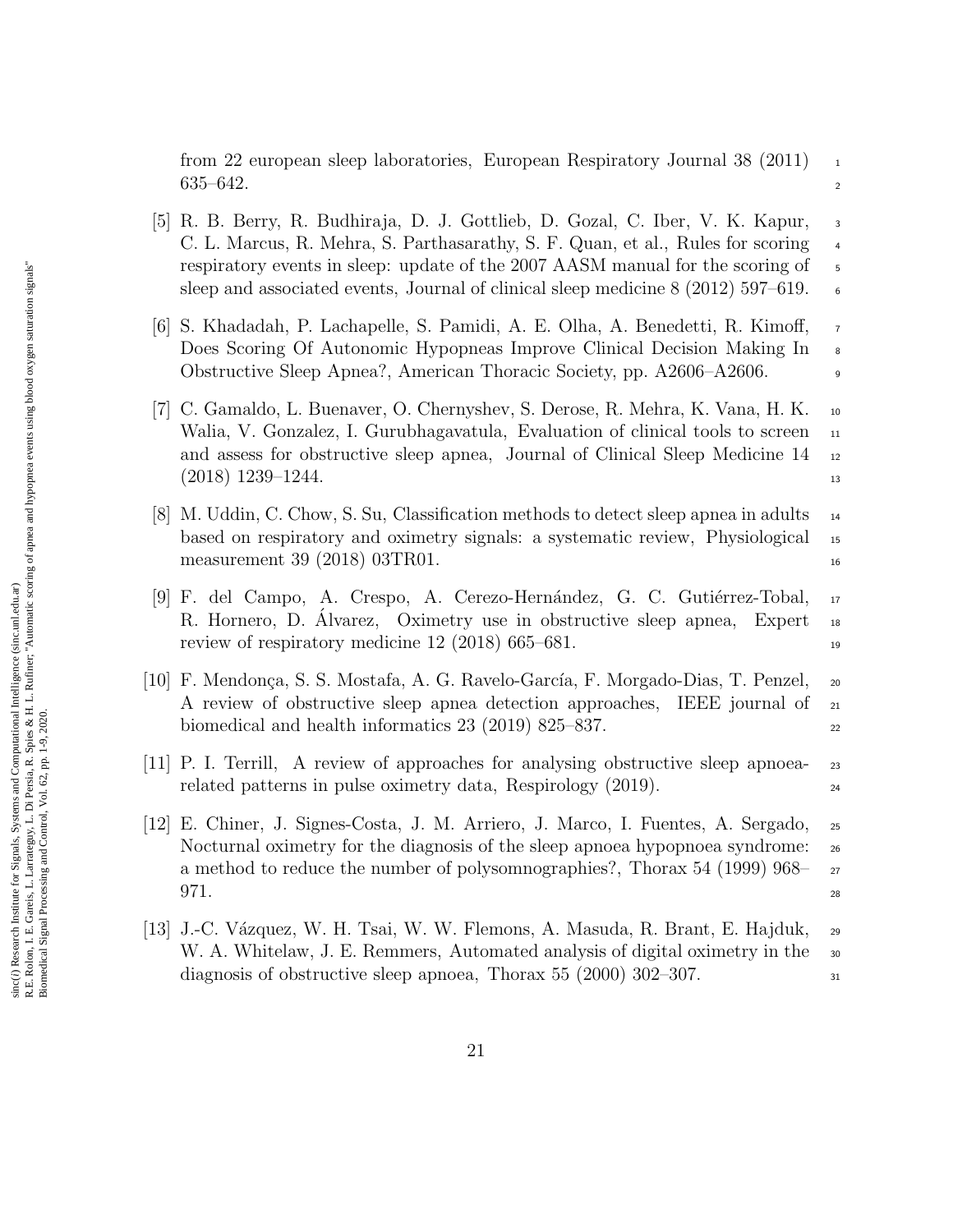$1 \quad 14$  D. Köhler, B. Schönhofer, How important is the differentiation between apnea and hypopnea?, Respiration 64 (1997) 15–21.

 [15] B. L. Koley, D. Dey, Automatic detection of sleep apnea and hypopnea events from single channel measurement of respiration signal employing ensemble bi-nary svm classifiers, Measurement 46 (2013) 2082–2092.

 [16] M. Halevi, E. Dafna, A. Tarasiuk, Y. Zigel, Can we discriminate between apnea and hypopnea using audio signals?, in: 38th Annual International Conference of the IEEE Engineering in Medicine and Biology Society (EMBC), IEEE, pp. 3211–3214.

 [17] G. Medic, M. Wille, M. E. Hemels, Short-and long-term health consequences of sleep disruption, Nature and science of sleep 9 (2017) 151–161.

12 [18] E. García-Díaz, E. Quintana-Gallego, A. Ruiz, C. Carmona-Bernal, A. Sánchez- Armengol, G. Botebol-Benhamou, F. Capote, Respiratory polygraphy with actigraphy in the diagnosis of sleep apnea-hypopnea syndrome, Chest 131 (2007) 725–732.

- [19] S. F. Quan, B. V. Howard, C. Iber, J. P. Kiley, F. J. Nieto, G. T. O'Connor, D. M. Rapoport, S. Redline, J. Robbins, J. M. Samet, P. W. Wahl, The Sleep Heart Health Study: design, rationale, and methods, Sleep 20 (1997) 1077–1085.
- [20] L. Van Der Maaten, E. Postma, J. Van den Herik, Dimensionality reduction: a comparative, J Mach Learn Res 10 (2009) 13.
- [21] M. Elad, Sparse and Redundant Representations, Springer-Verlag New York, 2010.
- [22] S. S. Chen, D. L. Donoho, M. A. Saunders, Atomic decomposition by basis pursuit, SIAM review 43 (2001) 129–159.
- [23] S. G. Mallat, Z. Zhang, Matching pursuits with time-frequency dictionaries, IEEE Transactions on Signal Processing 41 (1993) 3397–3415.
- [24] J. Tropp, A. Gilbert, Signal Recovery From Random Measurements Via Orthog- onal Matching Pursuit, IEEE Transactions on Information Theory 53 (2007) 4655–4666.
- [25] S. K. Sahoo, A. Makur, Signal recovery from random measurements via extended orthogonal matching pursuit, IEEE Transactions on Signal Processing 63 (2015) 2572–2581.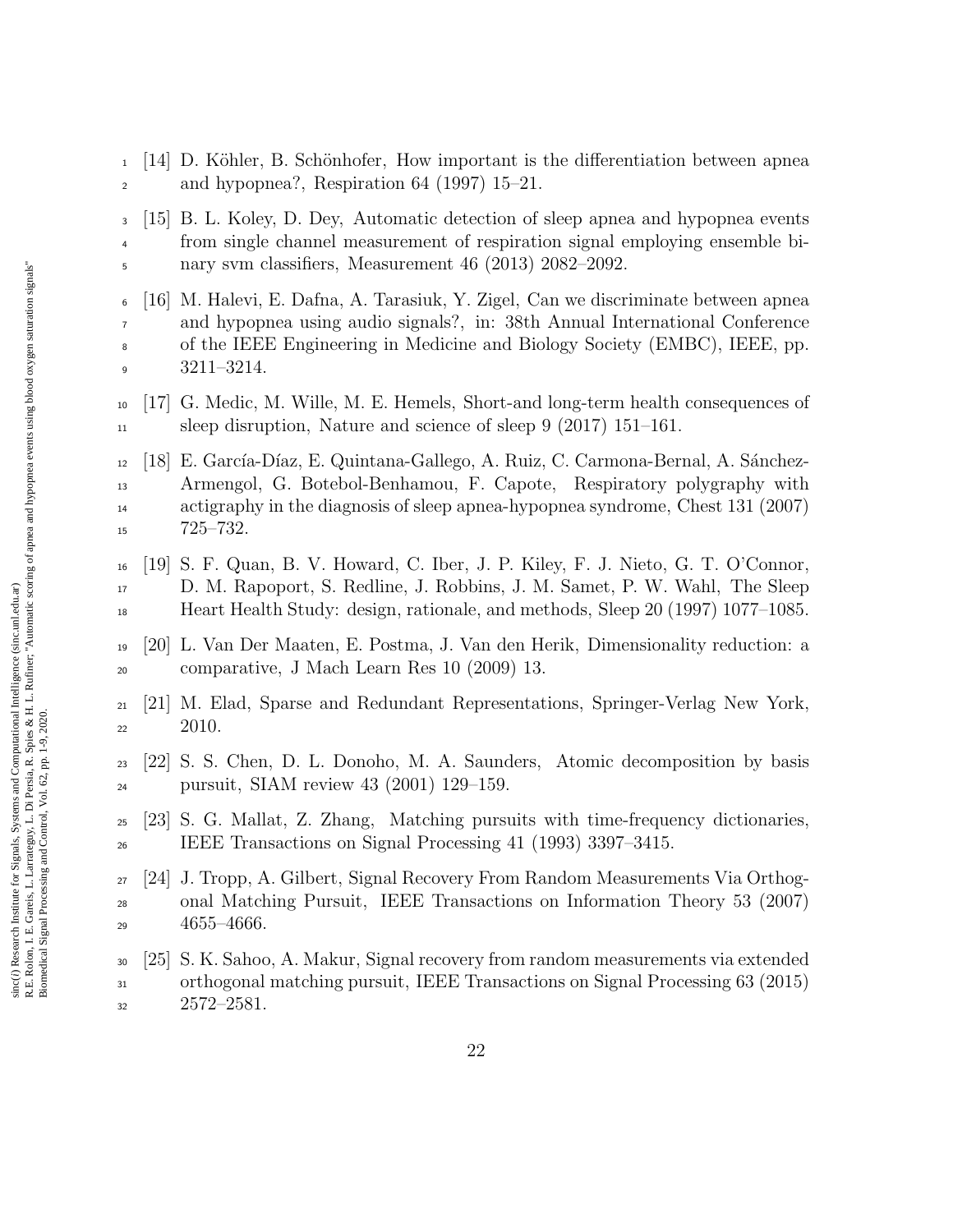[26] M. Aharon, M. Elad, A. Bruckstein, KSVD: An Algorithm for Designing Over- <sup>1</sup> complete Dictionaries for Sparse Representation, IEEE Transactions on Signal <sup>2</sup> Processing 54 (2006) 4311–4322. [27] Q. Zhang, B. Li, Discriminative K-SVD for dictionary learning in face recog- <sup>4</sup> nition, in: 2010 IEEE Computer Society Conference on Computer Vision and 5 Pattern Recognition, pp. 2691–2698. [28] D. S. Pham, S. Venkatesh, Joint learning and dictionary construction for pat- <sup>7</sup> tern recognition, in: 2008 IEEE Conference on Computer Vision and Pattern  $\frac{1}{8}$ Recognition, pp. 1–8. [29] Z. Jiang, Z. Lin, L. Davis, Label Consistent K-SVD: Learning a Discrimina- <sup>10</sup> tive Dictionary for Recognition, IEEE Transactions on Pattern Analysis and <sup>11</sup> Machine Intelligence 35 (2013) 2651–2664. [30] N. Rao, F. Porikli, A clustering approach to optimize online dictionary learn- <sup>13</sup> ing, in: 2012 IEEE International Conference on Acoustics, Speech and Signal <sup>14</sup> Processing (ICASSP), pp. 1293–1296.  $155$ [31] X. Chen, J. Li, D. Zou, Q. Zhao, Learn Sparse Dictionaries for Edit Propagation, <sup>16</sup> IEEE Transactions on Image Processing 25 (2016) 1688–1698. [32] Z. Ataee, H. Mohseni, Structured dictionary learning using mixed-norms and <sup>18</sup> group-sparsity constraint, The Visual Computer (2019) 1–14. <sup>19</sup> [33] J. Wright, A. Y. Yang, A. Ganesh, S. S. Sastry, Y. Ma, Robust Face Recognition <sup>20</sup> via Sparse Representation, IEEE Transactions on Pattern Analysis and Machine <sup>21</sup> Intelligence 31 (2009) 210–227. [34] R. E. Rolon, L. E. D. Persia, R. D. Spies, H. L. Rufiner, A multi-class structured <sup>23</sup> dictionary learning method using discriminant atom selection, arXiv preprint <sup>24</sup> arXiv:1812.01389 (2018) 1–18. <sup>25</sup> [35] B. K. Lind, J. L. Goodwin, J. G. Hill, T. Ali, S. Redline, S. F. Quan, Recruit- <sup>26</sup> ment of healthy adults into a study of overnight sleep monitoring in the home: 27 experience of the Sleep Heart Health Study, Sleep and Breathing 7 (2003) 13–24. <sup>28</sup> [36] F. Lestussi, L. Di Persia, D. Milone, Comparison of on-line wavelet analysis <sup>29</sup> and reconstruction: with application to ecg, in: 5th International Conference 30

on Bioinformatics and Biomedical Engineering, IEEE, pp. 1–4.